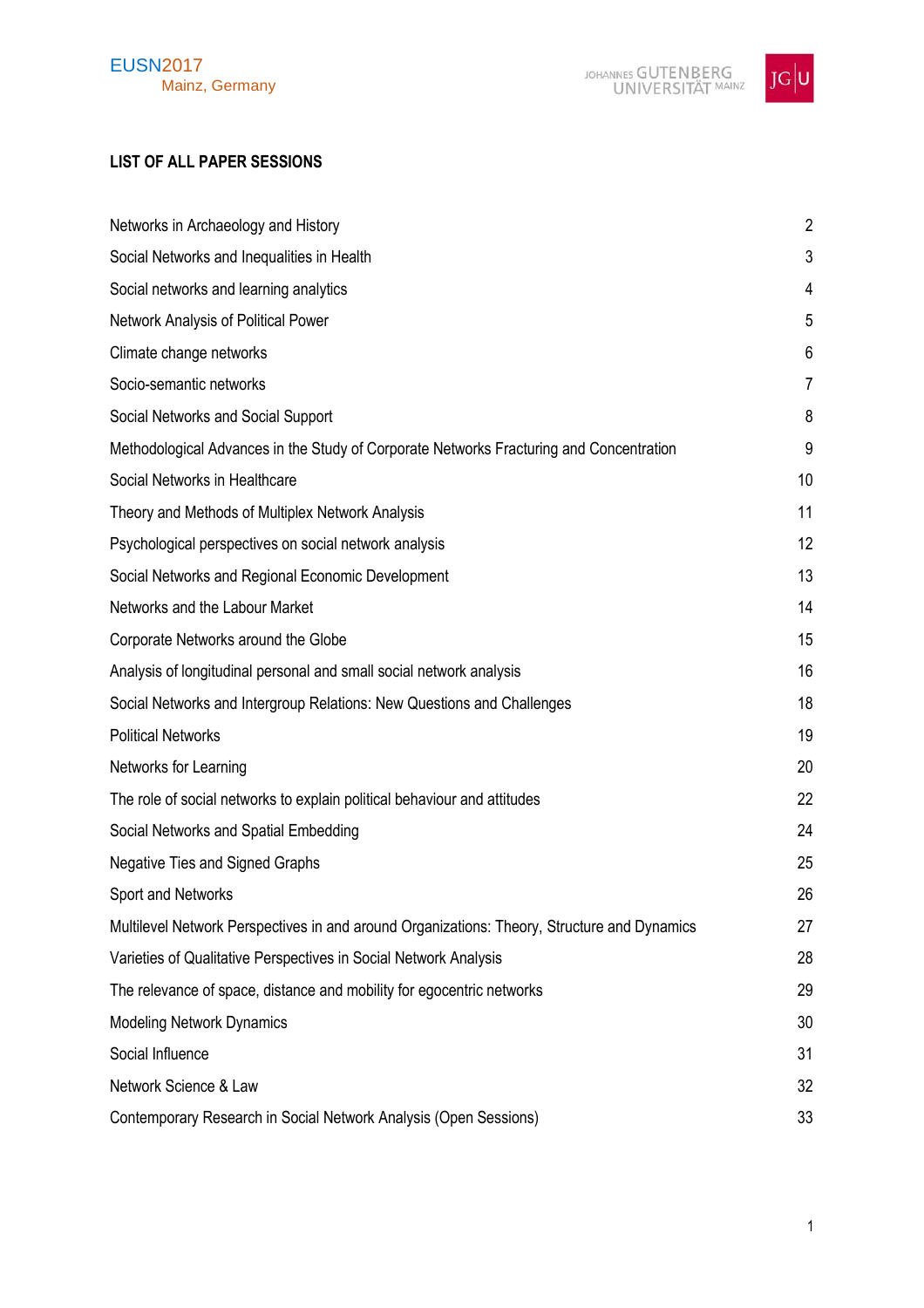



### <span id="page-1-0"></span>**Networks in Archaeology and History**

*Aline Deicke (Academy of Sciences and Literature, Mainz), Martin Stark (ILS Research Institute, Aachen), Marten Düring (DEIS, University of Luxembourg)*

Over the last decade, network analysis has made its way from a fringe theory to an established methodology in archaeological and historical research that goes beyond a purely metaphorical use of the network term. A substantial number of studies on different topics and periods have shown that network theories and formal network methods derived from other disciplines (e.g. sociology, economics, physics) can be fruitfully applied to selected bodies of historical and archaeological sources. Yet in many of these initial studies, important methodological concerns regarding the underlying sources, missing data, data standardization and representation of networks in space and time have not been adequately acknowledged and sometimes even completely neglected.

In recent years, archeologists and historians – often in collaboration and in exchange with scholars from other disciplines – have taken on the challenge to address these methodological concerns and to adapt and refine formal network methods and network theory for archaeological and historical research. The aim of this session is to further develop such transdisciplinary collaboration between historians, archaeologists and the EUSN research community.

The session invites contributions from researchers applying methods of formal network analysis in archaeological or historical research. A special emphasis of the session will be on the unique challenges that arise in the domain-specific application of these research methods. We welcome submissions on any period, geographical area or topic. The authors may be historians or archaeologists as well as scholars from other disciplines working with historical or archeological data.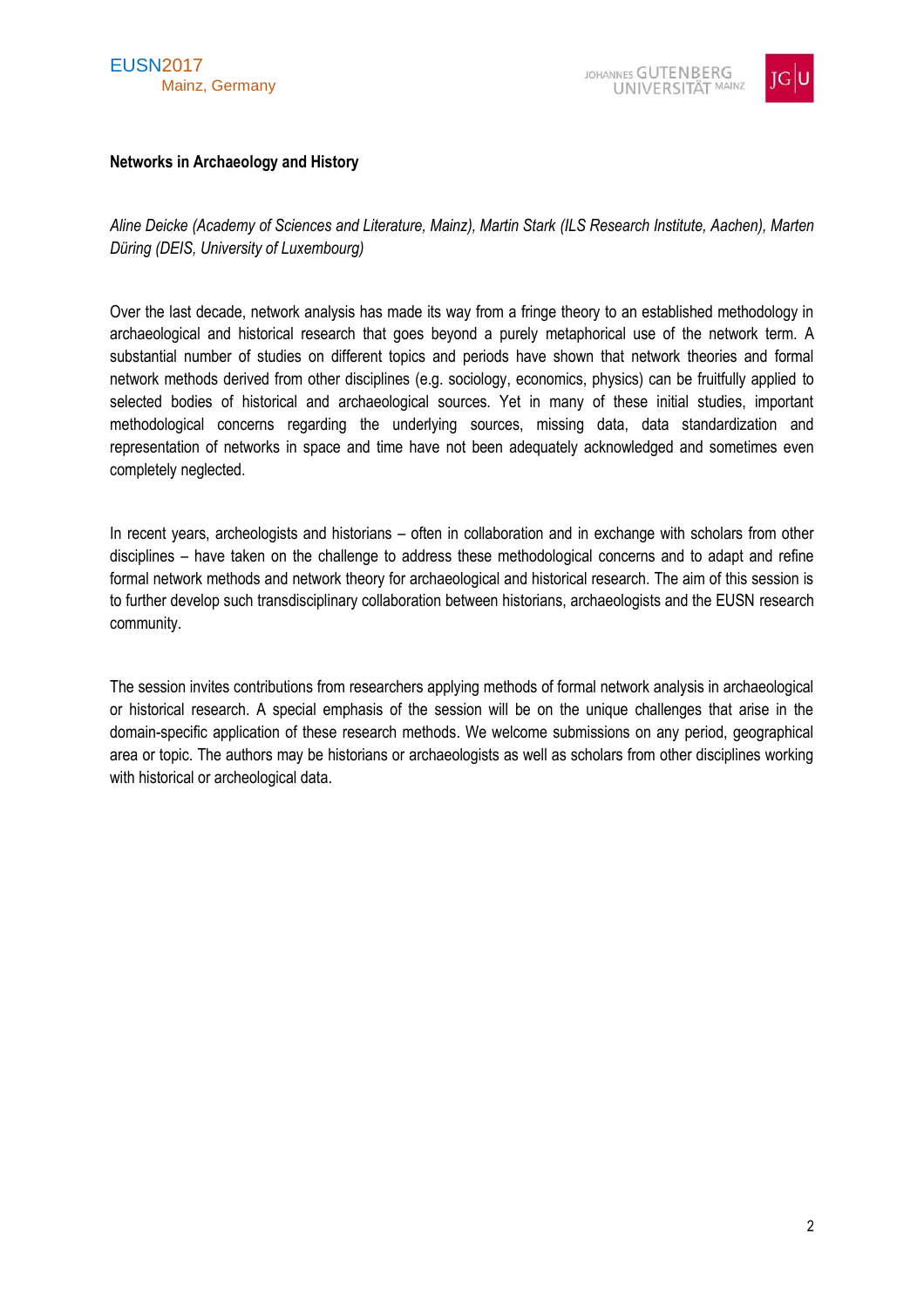

# <span id="page-2-0"></span>**Social Networks and Inequalities in Health**

Lea Ellwardt (University of Cologne), Markus Gamper (University of Cologne), Sylvia Keim (University of *Rostock), Andreas Klärner (Thünen Institute of Rural Studies, Braunschweig)*

For several decades now, integration into social networks has been recognized as a non-neglectable social determinant of health. Researchers mostly agree on a positive association between social networks and health, as empirical evidence has shown consistently across populations, time, age and gender. Yet, little is known about 1.) the direct and indirect mechanisms underlying this association, and 2.) about the socio-economic factors influencing social networks. Likewise, policy makers have been calling for recommendations on intervention strategies to reduce health inequalities rooted in differences in social integration.

Our session is devoted to discussing social networks as drivers, modifiers and outcomes of health inequalities. Contributions may address, but are not limited to, functional and structural characteristics of whole social networks as well as personal networks (egonets). The analytical unit of interest may include individuals, groups (for example, doctor-patient relations) or organizations (for example, hospital networks).

There is no a priori focus on qualitative or quantitative contributions or theoretical concepts. Instead, precedence will be given to novel and interdisciplinary theoretical or empirical work that combines perspectives from the social sciences within the medical field. We aspire to address the questions listed below and beyond:

- Which are useful theoretical models that offer explanations for the link between social networks and physical and mental health?
- Does the role of social networks for health change over the life-course? Are there variations in the impact of social networks across age groups?
- What is the position of non-kin networks, perhaps also compared to kin-networks?
- What do we know about social networks of groups with different social or socio-economic status (e.g., migrants, jobless persons, persons of older age). Do differences in their social networks relate to inequalities in health?
- $-$  How can current knowledge be translated into policy implications? If inequalities in social networks are risk factors, through which kind of interventions can they be reduced?

# **Abstract submission**

Please hand in your abstract via the conference management tool **CONVERIA** and indicate the name of the session: "Social Networks and Inequalities in Health". Abstract submission deadline is **March 31**. [\(http://www.eusn2017.uni-mainz.de/abstract-submission/\)](http://www.eusn2017.uni-mainz.de/abstract-submission/)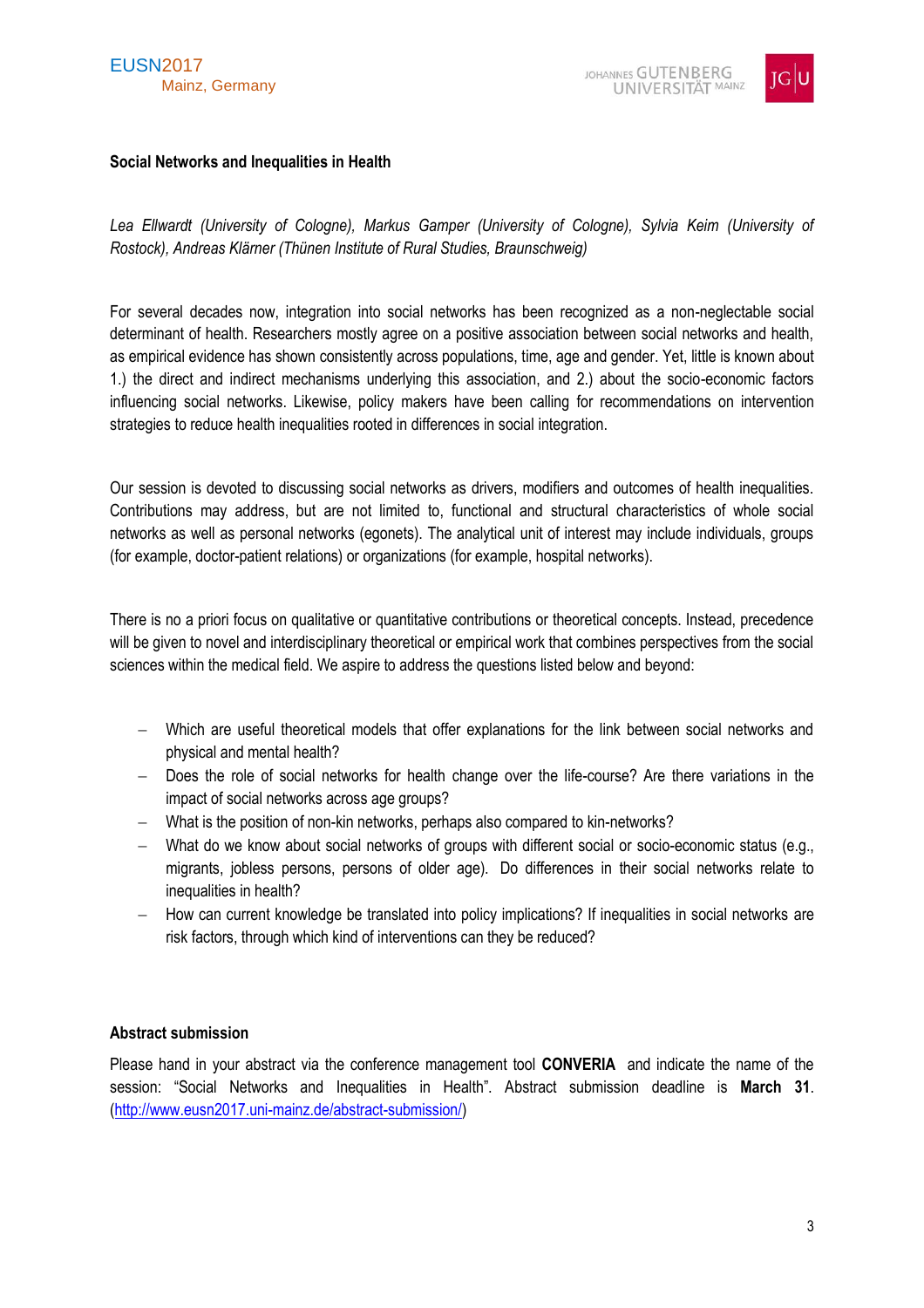

# <span id="page-3-0"></span>**Social networks and learning analytics**

*Amit Rechavi (Tel Aviv University), Carmel Kent (University of Exeter, UK)*

Social learning analytics focus on how learning communities create knowledge together. MOOCs (massive open online courses) and other web-based learning endeavors are based on collaborative learning, which in turn is built on the combination of individual knowledge and skills, the collaborative environment, and on the ability to work together. Hence, group processes of knowledge construction are critical to the understanding of the learning process. Networked-based learning focuses on community's collective knowledge thus, modelling and analyzing learning constructs and processes using Social Network Analysis techniques offers a new research disciplinary view and set of insights.

In order to make sense of learning as a networked process, we suggest combining the analysis of the individual learner (a micro-level analysis) with the analysis of the network's statistics (a mezzo and macro analysis). Our session aims to put the spotlight on the emerging concept of using social networks analysis as a learning analytics tool.

Examples of appropriate topics include, but are not limited to:

- 1. Topological analysis of the leading nodes in the learning community (moderator or students) and their learning analytics parameters.
- 2. Analysis of learning groups, their topological characteristics, their inner-learning processes and their relations with the network.
- 3. Analysis of the topology of different learning communities, entailing different designs and teaching methods.
- 4. Visualizing the learning dynamics and knowledge diffusion in learning networks.
- 5. Presenting the multiplex network consisting of digital and real-life presence, communication and activities.

We welcome quantitative, qualitative and mixed research designs, targeting formal as well as informal learning case studies. In addition, we suggest a hands-on experience with Ligilo, a unique learning analytics and network analysis tool. The use of Ligilo will be offered to the session's members free of charge during the EUSN2017 conference and can support connecting EUSN2017 concepts, data and people to a sole network.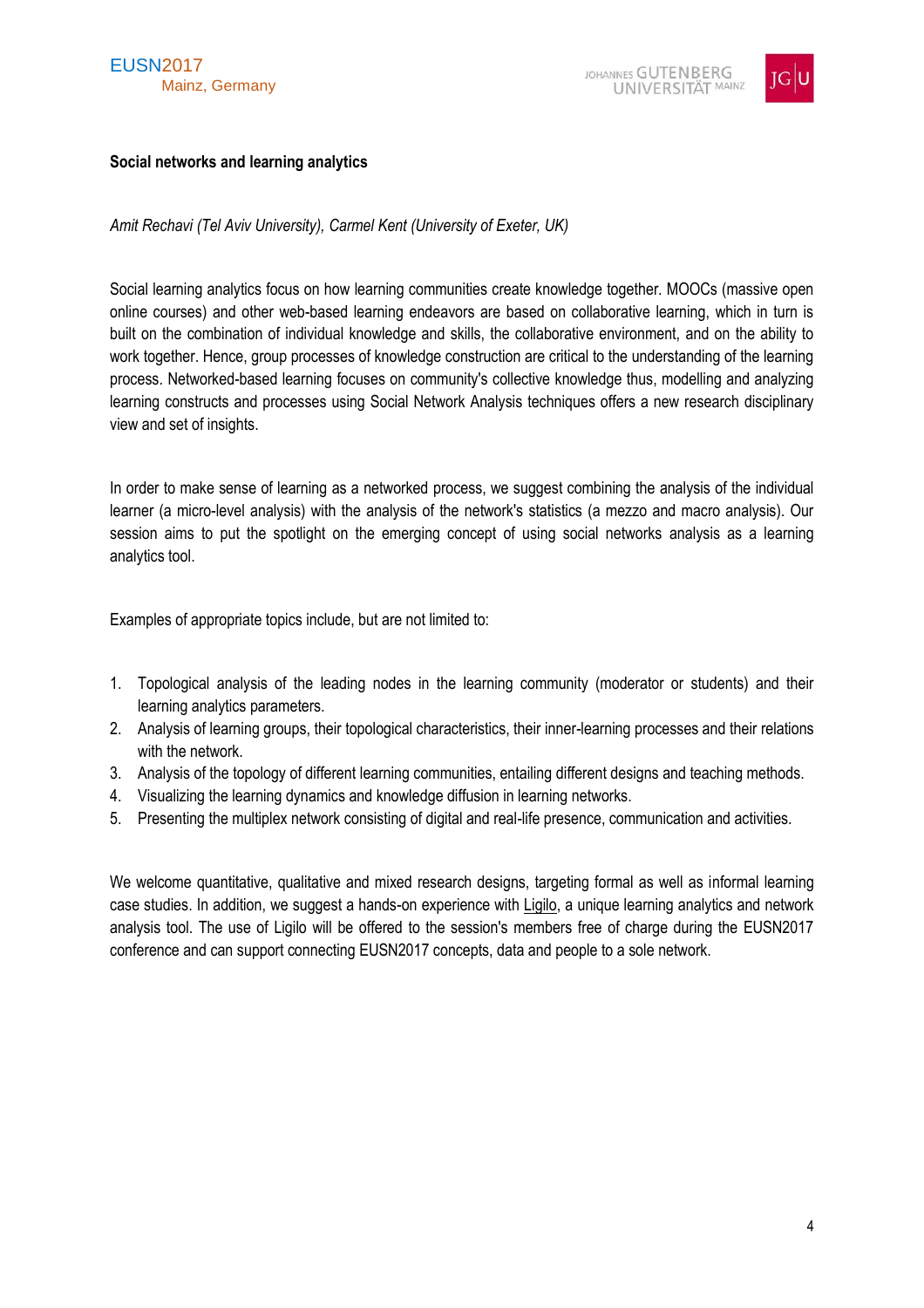



#### <span id="page-4-0"></span>**Network Analysis of Political Power**

*Alina V. Vladimirova (Russian Academy of Sciences)*

This session is organized jointly with IPSA Research Committee on Political Power (IPSA RC36) in order to provide a room for a broad discussion on opportunities and challenges of network analysis in political power studies. We invite contributions that share a commitment to rigorous conceptual analysis of power but focus on distinct form of power in networks, which include, but are not restricted to, power-as-control and power-asaccess, networking power, network power, networked power and network-making power. We are interested in attracting papers that show how to deal with different pitfalls of power audit, like infamous problem of inconsistent measures associated with relative and relational nature of political power. We encourage potential participants to introduce solutions and insights provided by methods of network analysis.

We believe network analysis can help us to understand how and why power is used by different actors while taking into account changing conditions of domestic and international politics. Power is a central concept for social and political sciences yet one of the most troublesome in terms of empirical research. Thus, we are expecting our session participants to present papers that link theory to practice, propose systematic testing of theoretical models with network data and demonstrate original network approaches to political power analysis.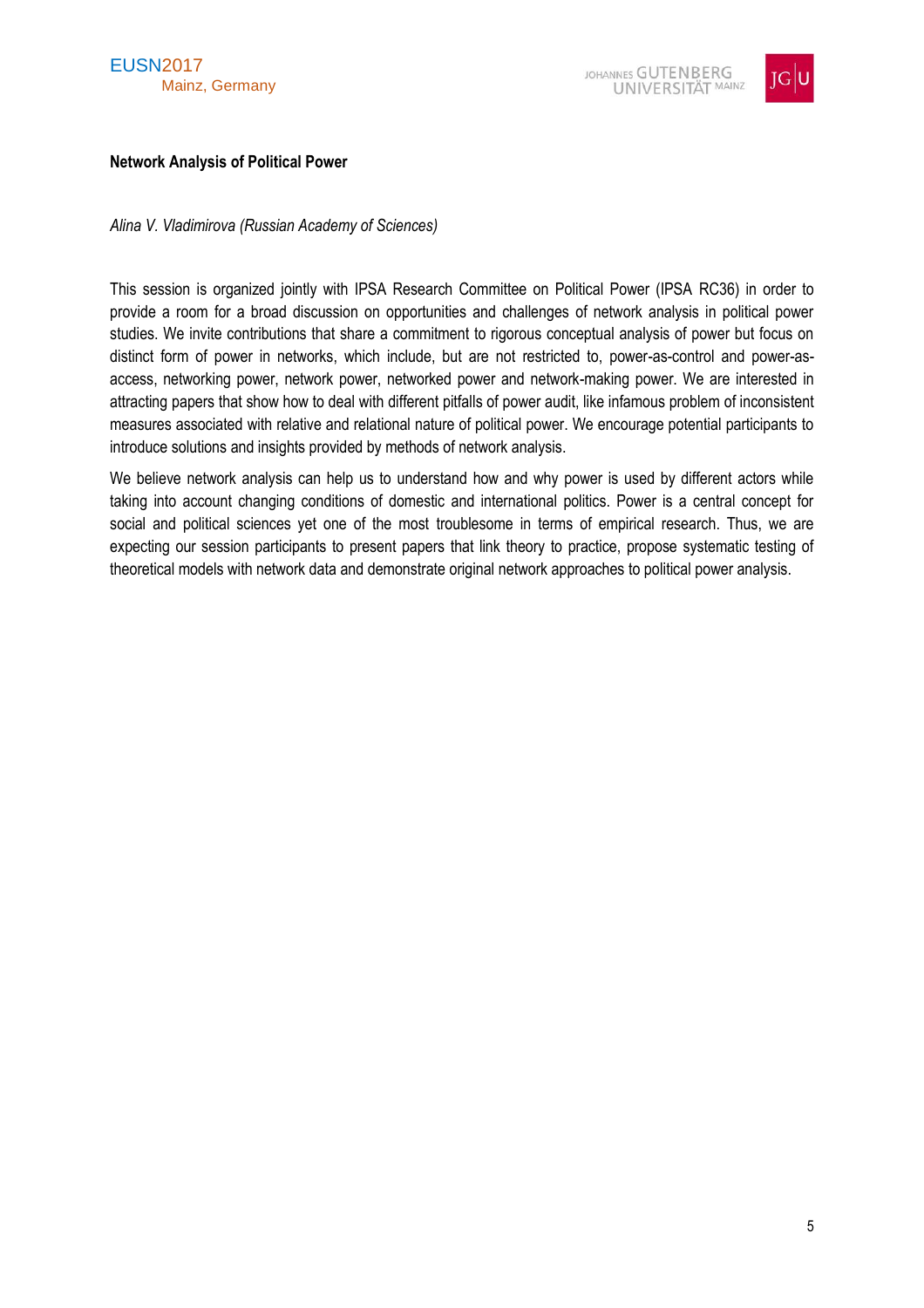

# <span id="page-5-0"></span>**Climate change networks**

*Bettina Lelong (ILS Research Institute, Aachen), Britta Rösener (RWTH Aachen University), Marco Schmitt (RWTH Aachen University), Martin Stark (ILS Research Institute, Aachen)*

The challenges of climate change are a multi-level network problem. Coping with climate change requires joint efforts and cooperation between state, businesses and civil society on a global, national or local level. However, these joint efforts often fail due to missing interfaces and differences in the underlying logic of the actions of the involved actors. So social networks in climate change indeed seem to be an particular rich field of study for network analysts. Not surprisingly, a lot of discipline specific research on climate change networks has been done in recent years.

Therefore, a survey and systematization of all these different endeavours is much needed. Furthermore, the complexity of most research questions in this rather new thematic field seems to require at least some degree of transdisciplinary cooperation and an undogmatic combination of quantitative and qualitative research methods and data.

The aim of the proposed session is to provide an overview of the current state of research on climate change networks across the disciplines, the used methods and the underlying data. The session also seeks to enhance the necessary transdisciplinary collaboration in this complex and exciting new field of research.

The session on climate change networks invites contributions from researchers of all disciplines working on social networks in climate change, be it on the global, national, local or urban level, be it about climate change protection (mitigation) or climate change adaption. Covered network modes and topics may include personal, complete or multi-modal networks, policy and discourse networks, social movements, social media, organizational networks, innovation and socio-technical transitions.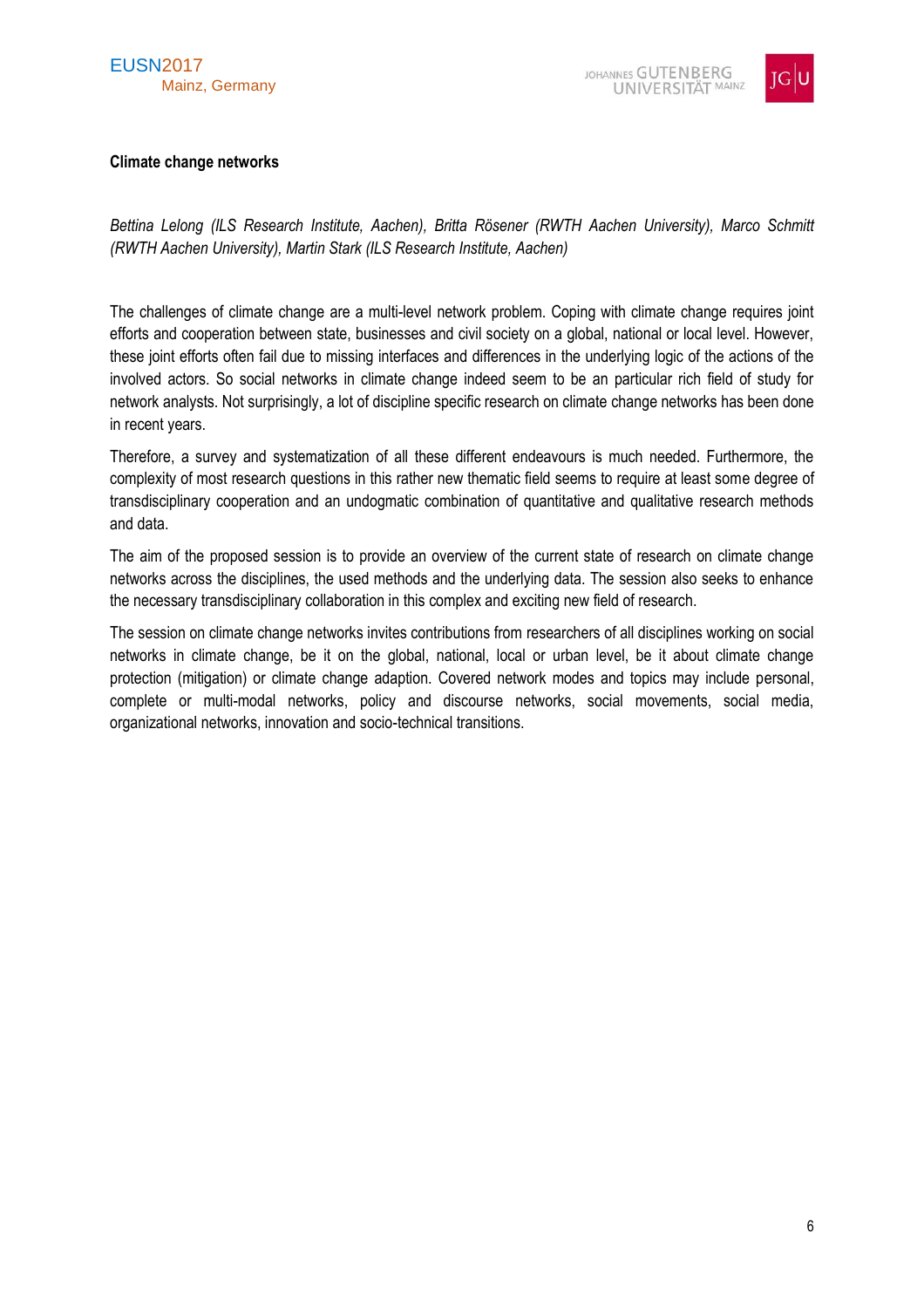# EUSN2017 Mainz, Germany



# <span id="page-6-0"></span>**Socio-semantic networks**

*Nikita Basov (St. Petersburg State University), Iina Hellsten (University of Amsterdam), Adina Nerghes (VU Amsterdam), Camille Roth (Sciences Po, Paris), Johanne Saint-Charles (University of Quebec at Montreal)*

In recent years, research jointly considering semantic and social network data has expanded, and options to relate those have been explored theoretically and methodologically. Advanced analytical methods and the increasing availability of large data sets, in particular social media data, have been mutually reinforcing and catalyzing research into combining semantic and social networks. Prior work has shown that both the structure of social relationships and discourse/meaning sharing contribute to the emergence and spread of knowledge and culture. The innovation resides in the contribution that social network analysis offers for studying the relationships between social structures and the discursive/meaning structures that individuals or communities share.

One trend has been to consider similarities between people's discourse as a specific form of social ties. The resulting socio-semantic network can then be combined and contrasted with other types of social networks based on friendships, advice, influence and other type of social relationships. Another trend is to jointly consider social actors, concepts and relations between them as forming multilevel networks. In both trends, discourse and social ties are expected to coevolve as actors share meanings or differ in those while their social ties transform.

In this emerging field, theoretical and methodological questions abound. For example: Which discourses and communities should be analyzed with regard to a particular research context and question(s)? How does the method chosen to assess similarities in discourses/meanings (topic/theme analysis, semantic fields, concepts and lines between them, exact words) impact the results? What are the ways to analyze the coevolution of social

and semantic networks? To what extent can social network measures be applied to semantic and socio-

semantic networks? How can statistics of those networks be compared? Which socio-semantic network configurations can be used in statistical models (e.g., ERGMs)? What kind of theorizing is triggered by research

#### of socio-semantic networks?

Interested participants are invited to submit theoretical, methodological or empirical papers, contributing new perspectives on the questions how, when, and under what conditions social relationships, content and meaning structures can be connected via network research; or what approaches are suitable to strengthen the understanding of the connections between the structure of social relations and meaning.

Papers should fall into one or several of the following thematic areas:

- *Theorizing about relationships between meaning structure, content structure and social structure*
- *Qualitative and quantitative methods to relate meaning structure and social structure*
- *Multilevel and multimode socio-semantic networks*
- *The relationship between semantic similarity and social ties*
- *Joint semantic network analysis of message content and social network analysis of information channels - Applying social network analysis techniques to semantic and socio-semantic networks*
- *Using semantic network data to capture social structures between actors*
- *Semantic structuring throughout conversations in networks*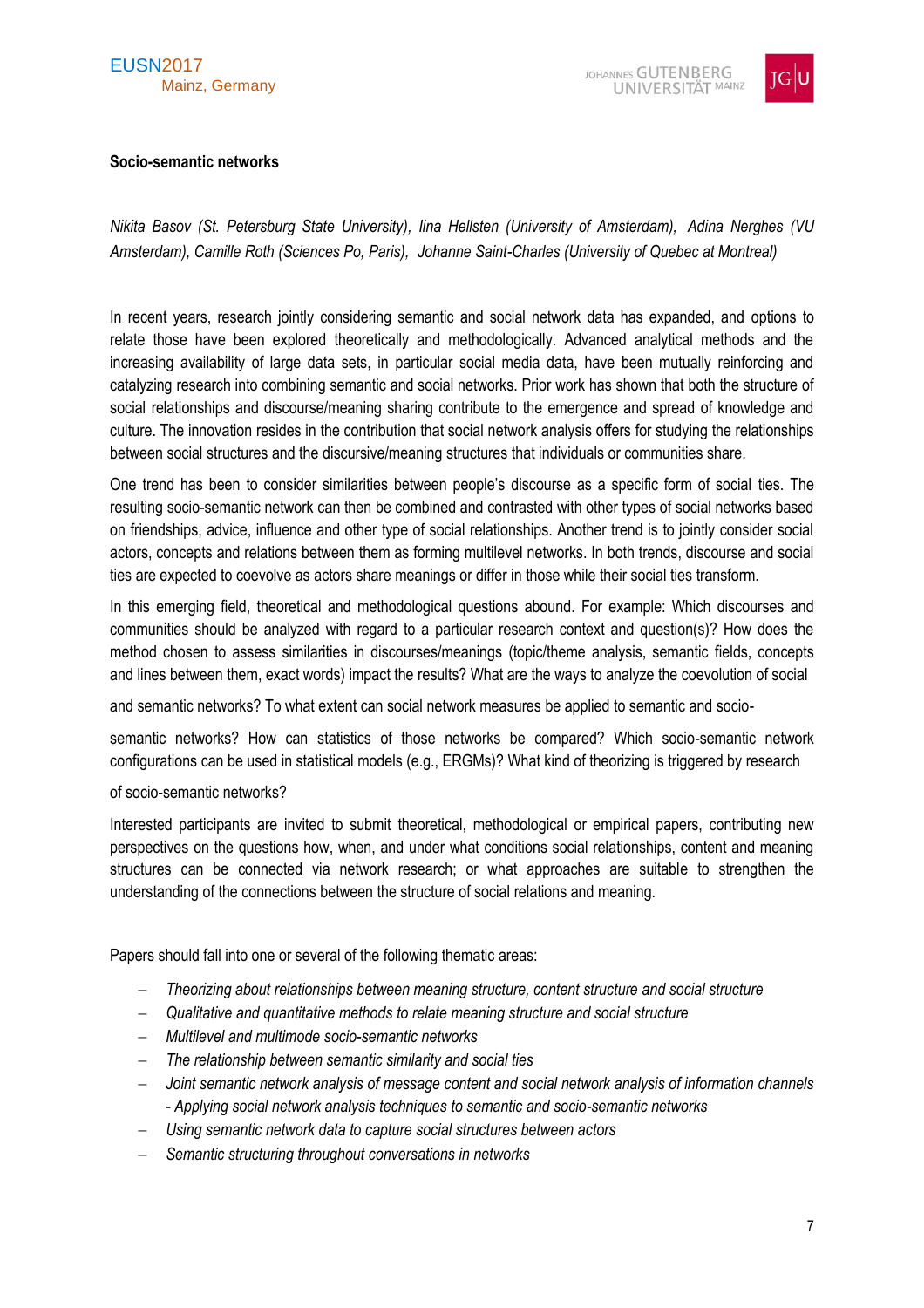

# <span id="page-7-0"></span>**Social Networks and Social Support**

#### *Christiane Kellner (TU München)*

The UN-Convention on the Rights of Persons with Disabilities which was ratified by the German Federal Government in 2009 targets the full and effective participation and self-determination of persons with impairments. Nations which ratify it must either have reached the target or be seem to constructively work toward the target.

The German Federal Government Report on Participation with Regard to the Circumstances of Persons with Impairments emphasize the importance of social networks for the realization of that aim. The social networks of persons with disabilities differ from those of persons without disabilities, in both quantitative and qualitative terms. Although, persons with disabilities are more dependent on formal networks because they need more help e.g. in form of support in everyday activities. Also social networks can improve the social participation in ones surrounding.

In this session we would like to stimulate a research exchange concerning the social networks of persons with impairments and these networks´ role in bringing about successful participation in the society. Questions can be: "Which relationships or contacts are supportive and which are not? Why are they supportive and what characterize them?

Topic areas can also include methodological and epistemological issues arising from quantitative and qualitative network research as well as findings concerning the structural and functional characteristics.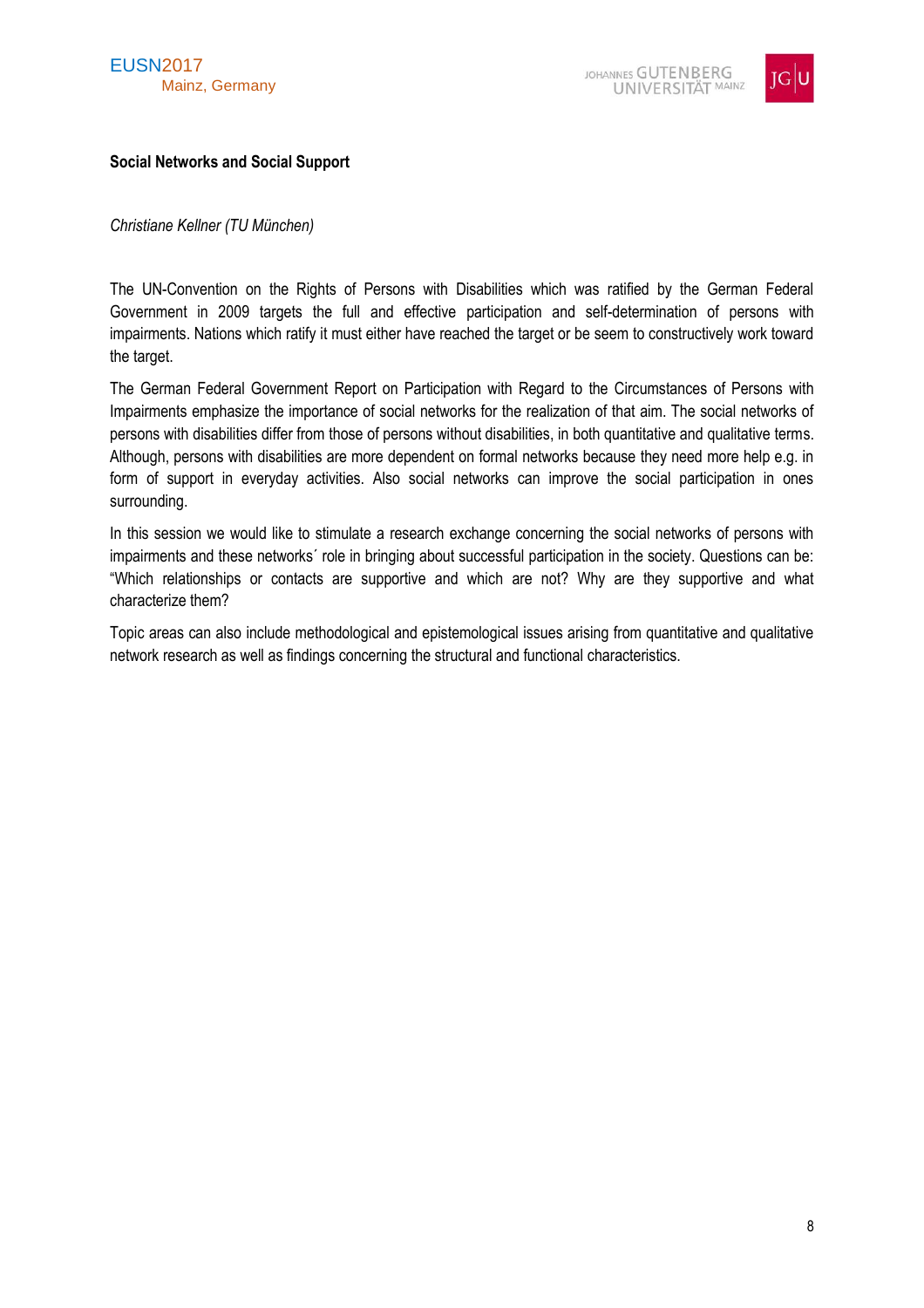

# <span id="page-8-0"></span>**Methodological Advances in the Study of Corporate Networks Fracturing and Concentration**

### *Eelke M. Heemskerk (University of Amsterdam), Lasse F. Henriksen (Copenhagen Business School)*

For long corporate control has been organized in dense networks of interlocking directorates and shared ownership. Such corporate networks integrate corporate elites within the board of the most powerful companies, in tightly knit 'inner circles'. But at the turn of the century networks of corporate control started to decline (Heemskerk 2007). More recently, Mizruchi's (2013) argued that for the American corporate elite, the structure of 'command and control' in a highly concentrated, and thus hierarchical, corporate network no longer exists and that the corporate elite is now fractured. Chu and Davis (2016) register the ongoing thinning of the US network of board interlocks and come to the sweeping conclusion that 'the findings of classic studies—on elite socialization and class consciousness, on political unity and pragmatism, and on corporate learning and isomorphism—no longer hold'. As a consequence, 'previously discovered "facts" need reconfirmation'.

The fracturing thesis thus leads to pressing questions in scholarship. We take the fracturing thesis and the conjectures of its proponents seriously but also question the validity of its claims. First of all, the burgeoning research comparing the structure and function of corporate networks in different countries and regions highlight the difference in network trajectories (Scott 1991; Kogut 2012; David and Westerhuis 2014). The relevance of the fracturing thesis may well be limited to the US (Cárdenas 2016; Heemskerk, Fennema and Carroll 2016). Second, in those places where corporate networks have been in decline it is indeed essential to reconfirm previous scholarship on for instance political unity and corporate learning. Different social structures may well foster elite socialization and group consciousness, albeit in a different manner than before. This is a particularly prominent question given the fundamental changes in national and international politics we face today. And third, there is growing evidence of concentration of corporate control in the hands of a few actors such as through passive investment funds (Fichtner et al 2016) and to some extend sovereign states.

This panel aims to address these pressing issues concerning concentration or fracturing. In particular it calls for papers that use novel methodological and analytical techniques, fully exploring the potential we have today to develop new answers to old questions, and generate new questions on the role of corporate elites in today's global political economy.

#### **Suggested topics:**

Papers may be inspired by questions such as:

- *How widely applicable is the corporate fracturing thesis, and what cases provide support for it vs. contradicts it?*
- *How does a network process of fracturing vs concentration look when detailed data is available to model it?*
- *What might explain fracturing and disintegration vs enduring concentration and centralized control;*
- *What are the exogenous and endogenous mechanism at play in driving fracturing vs concentration?*
- *What techniques, models and visuals can help illuminate the underlying mechanisms of fracturing and concentration?*
- *Retesting the findings of some key contributions in the corporate network literature on its consequences, using novel techniques and methods.*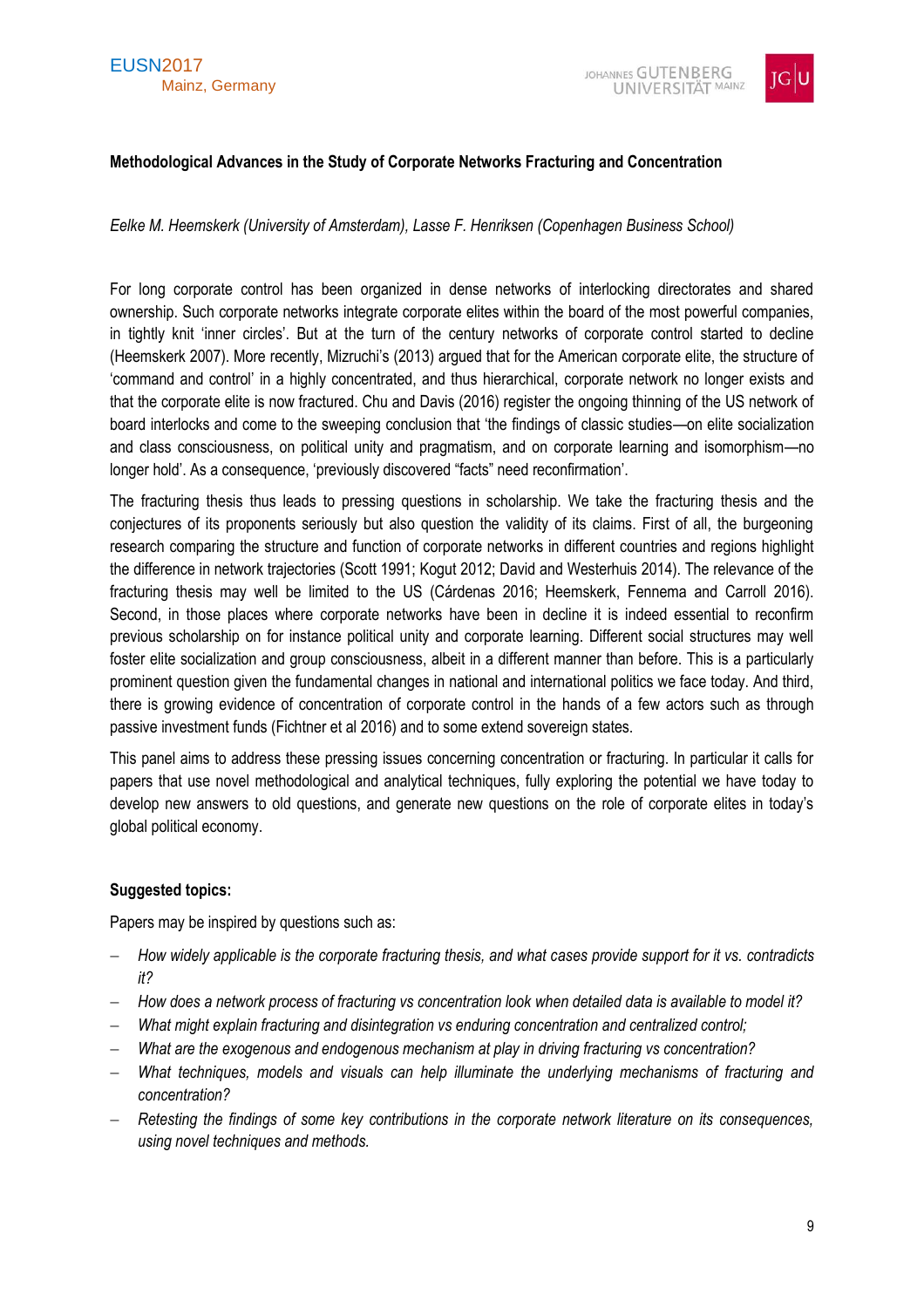

# <span id="page-9-0"></span>**Social Networks in Healthcare**

*Francesca Pallotti (University of Greenwich), Elisabeth West (University of Greenwich), David Barron*

Networks are growing in importance within healthcare systems around the globe. Despite their considerable diversity, national health care systems are all encouraging coordination, communication, cooperation and diffusion of best practices in healthcare in an attempt to improve outcomes and reduce costs. Against traditional hierarchical models of leadership, networks are increasingly emerging as a new approach to innovation, change, and quality improvement of health services by combining knowledge, and resources. However, empirical evidence demonstrating the impact of networks in healthcare is still weak. On one hand, there is scant knowledge about the broader ecology of network forms existing in healthcare, ranging from formal and often bureaucratic network to informal, self-managed models. On the other hand, gaps exist in terms of how networks work to mprove patient, organizational and system-level outcomes.

The purpose of this session is to share ideas and encourage discussion about the structure, dynamics, and consequences of networks in healthcare from a theoretical, analytical and empirical perspective. The session Social Networks in Healthcare encourages a wide range of proposals using multiple sources of data at different levels (including intra- and inter-organizational levels) and diverse methodological approaches.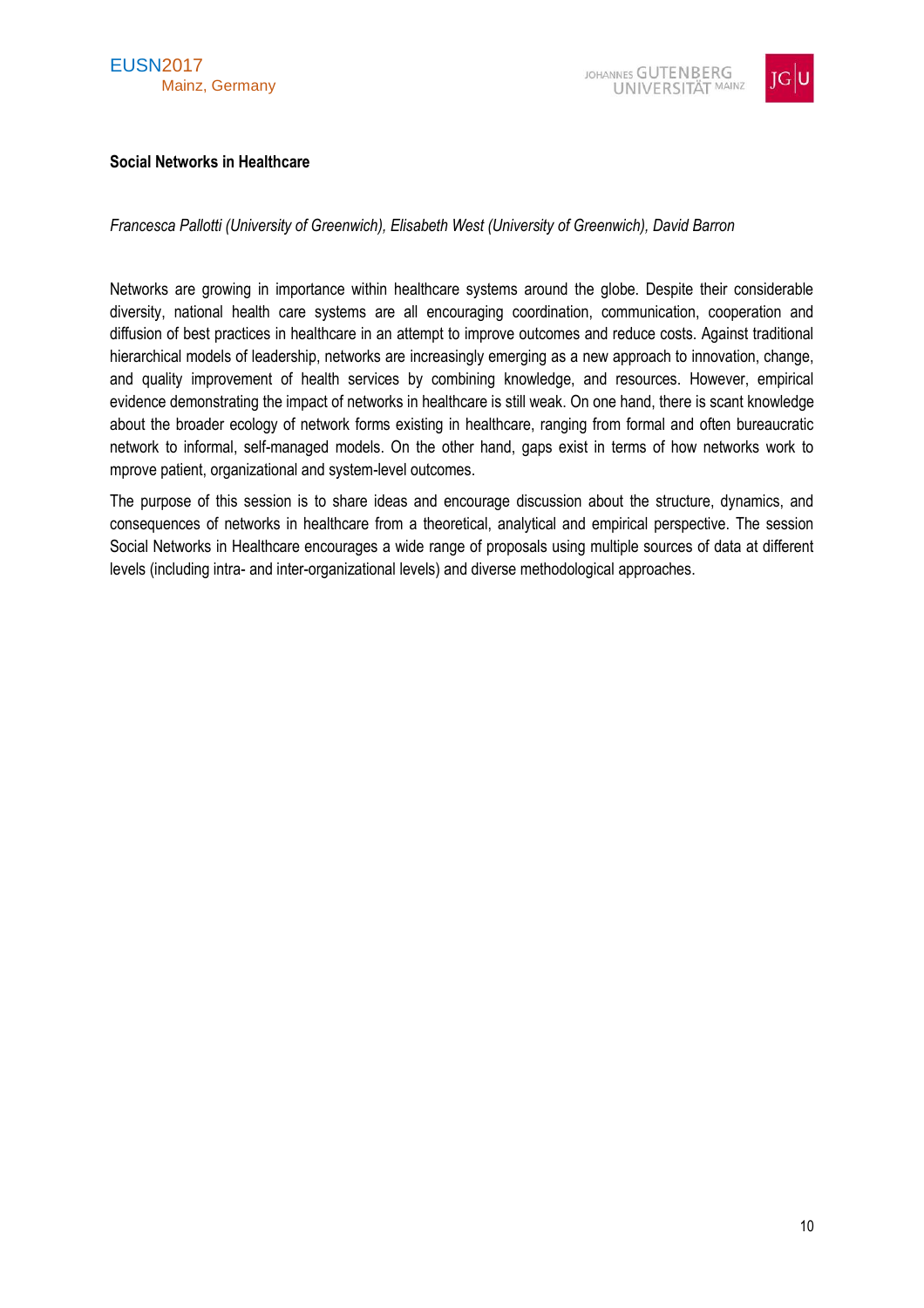



# <span id="page-10-0"></span>**Theory and Methods of Multiplex Network Analysis**

*Giuseppe Giordano (University of Salerno, Italy), Giancarlo Ragozini (University of Naples Federico II, Italy), Maria Prosperina Vitale (University of Salerno, Italy)*

A multiplex network might be defined as a set of nodes interacting in more layers, each reflecting a distinct type of connection linking pairs of nodes. For instance, in the social network setting, examples of multiplex networks consist of same individuals connected through different types of social ties (i.e.: friendship, trust, collaboration, acquaintance, family relationships, etc.).

This session will focus both on recent methodological developments in statistical techniques to handle multiplex network data, including summarizing and analyzing multiplex networks through clustering and community detection algorithms, network measures and modelling, and on substantive applications originated in several fields. More specifically, topics for this session can include:

- *1. Developments in statistical methods to handle multiplex network data;*
- *2. Extension of network measures and modelling to multiplex networks;*
- *3. Survey methods for the collection of multiplex network data;*
- *4. Applications of multiplex networks in different empirical settings;*
- *5. Software development for multiplex networks*.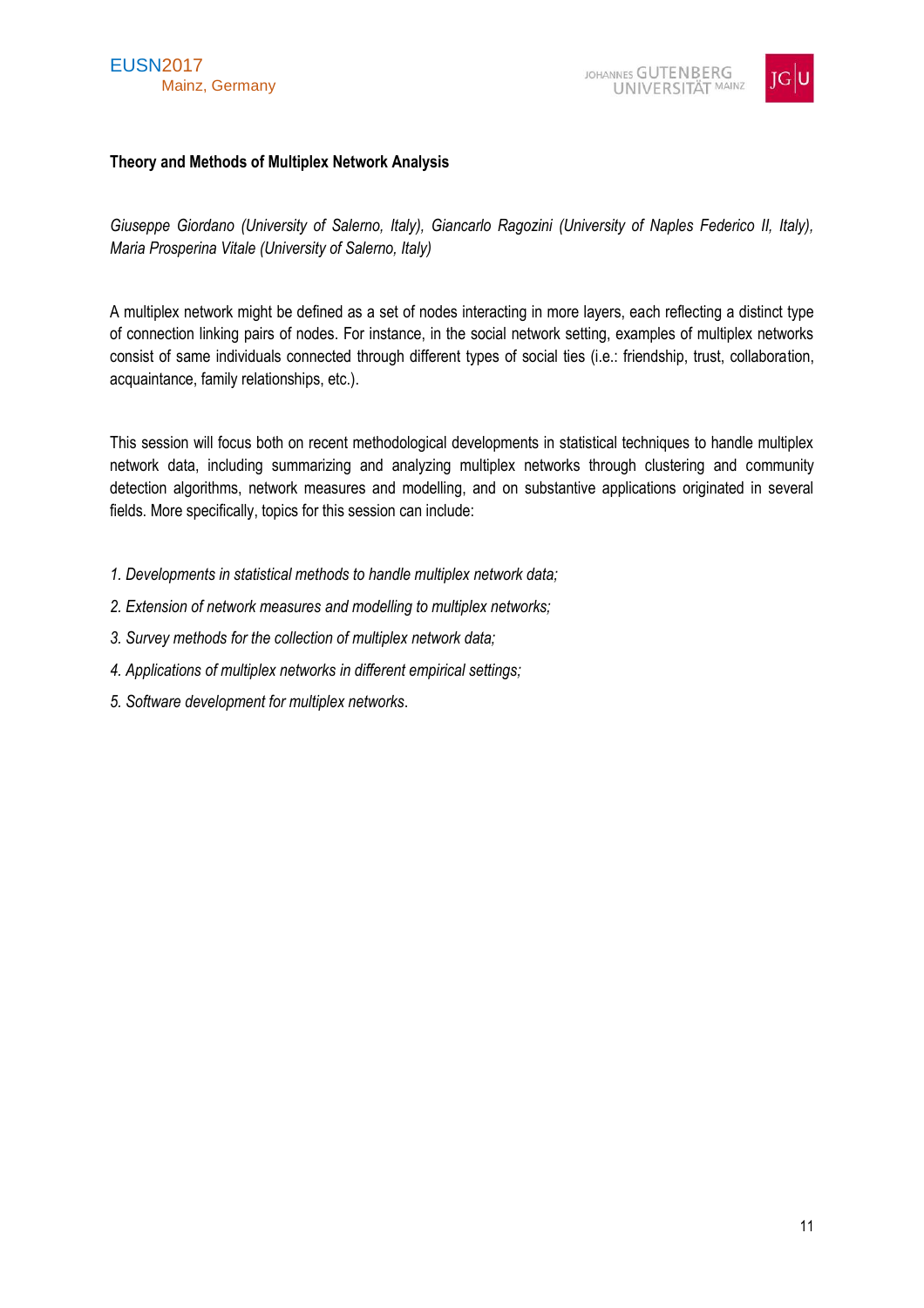



### <span id="page-11-0"></span>**Psychological perspectives on social network analysis**

*Holger von der Lippe (MSB Medical School Berlin)*

This session invites theoretical or empirical analyses of networks of relationships, which are conducted from a psychological stance. Contributions are welcome that transgress – but not necessarily exclude – the established notion of "support" by delving further into the multiplex and diverse realm of network structure. Presentations treating complete or ego-centric networks, quantitative or qualitative approaches, theory, methods or empirical findings are equally welcome. The overall objectives of this session are to illustrate, discuss, and advance a potential cross-fertilization of genuine psychological theorizing and social network analysis.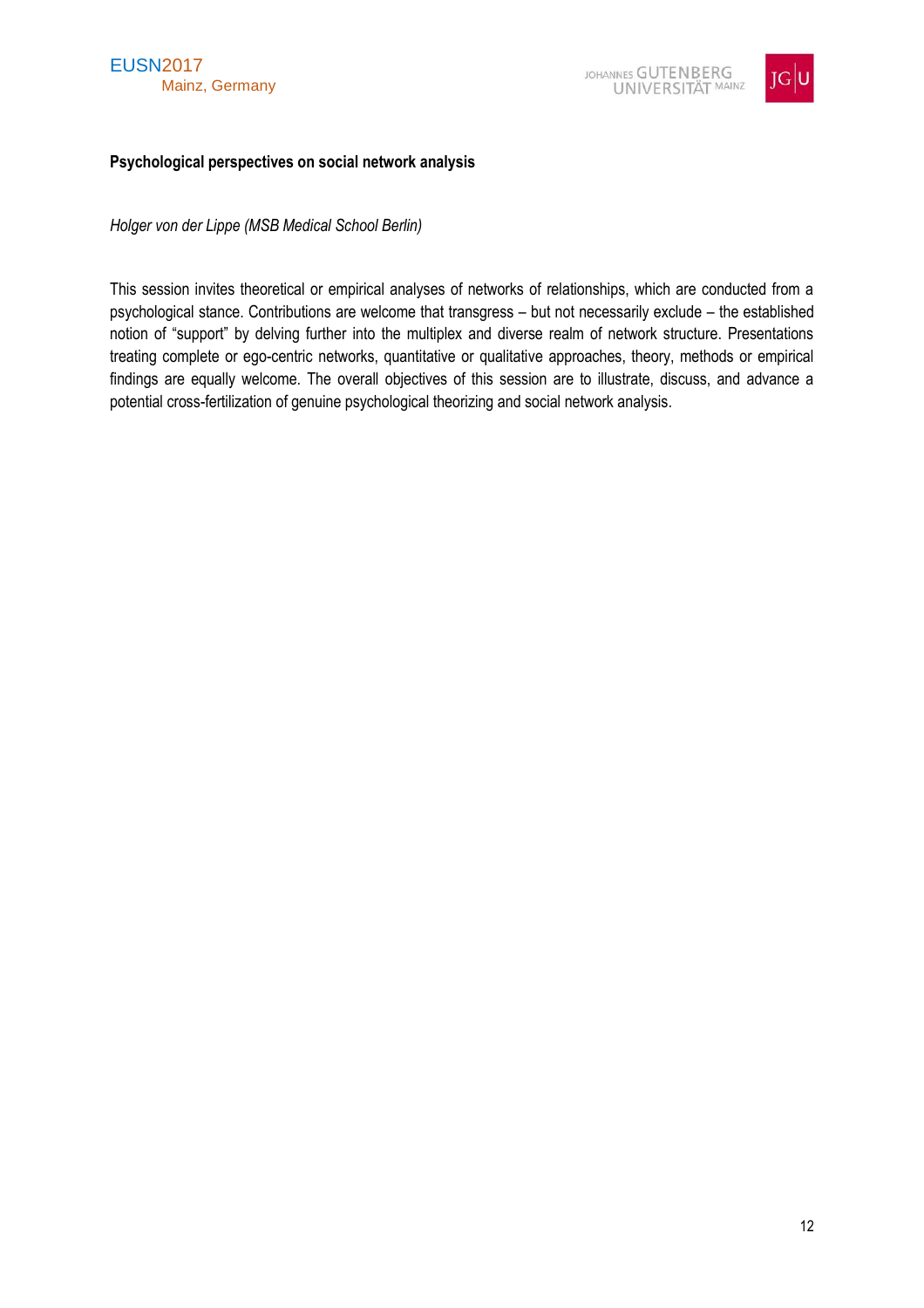

# <span id="page-12-0"></span>**Social Networks and Regional Economic Development**

*Johannes Glückler (University of Heidelberg), Robert Panitz (University of Heidelberg)*

As much as the evolution of social networks has a spatial dimension, the economic development of regions depends on the structure and dynamics of these networks. These two research fields –network and regional research– have long coexisted without major cross-fertilization. While social network studies have tended to sometimes ignore the role of space, scholars in regional research have often sought categorical rather than relational explanations of unequal regional development. Recently, however, researchers have discovered the potential of combining both networks and space to better understand the interdependencies between the spatial evolution of networks and the effects of social structure on regional development. Special issues such as in *Social Networks* (Doreian and Conti 2012) and the *Journal of Economic Geography* (Glückler and Doreian 2016) have pointed to ways in which interaction between the two research streams can lead to a better understanding of the spatiality of networks and the network foundations of regional development.

This session aims to continue such dialogue and invites papers that take an active interest in how networks of people and organizations affect regional development, and, conversely, how geography interferes with the evolution of social networks. We invite theoretical, methodological and empirical contributions which shed light, among a broad range of possible topics, on the following issues:

- The spatial structure and evolution of social and organizational networks
- The impact of organizational networks on regional economic development
- Concepts and methods for the relational analysis of regions and the spatiality of organizations
- The dynamics of intra- and inter-organizational networks in and across space
- Network approaches to the analysis of inter-regional and global relations
- The relational structure of markets at regional and global scale

# **References**

Doreian P, Conti N (2012) Social context, spatial structure and social network structure. *Social Networks* 34 (1): 32-46.

Glückler J, Doreian P (2016) Editorial: Social network analysis and economic geography – positional, evolutionary and multi-level approaches. *Journal of Economic Geography* 16 (6): 1123–1134.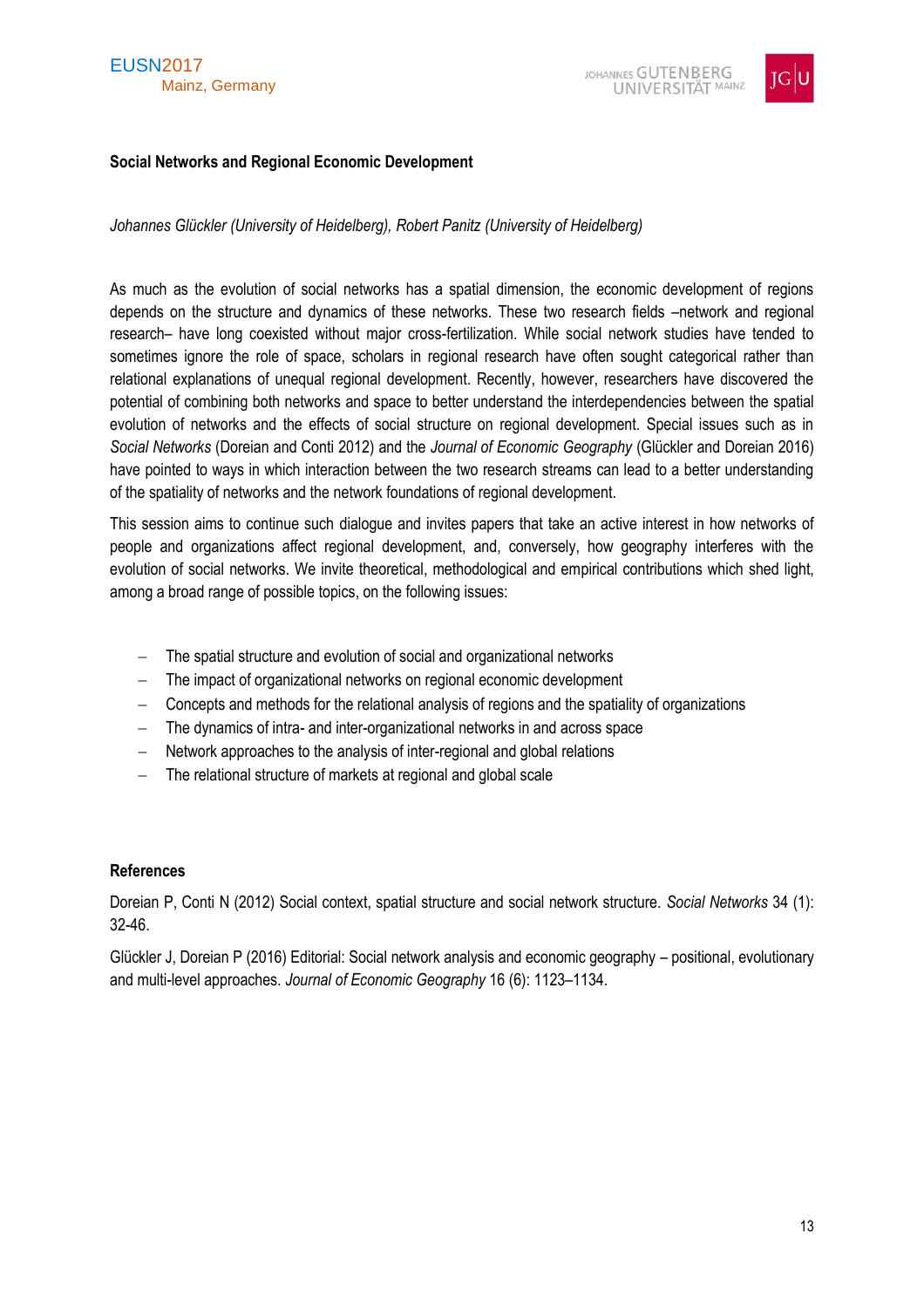



#### <span id="page-13-0"></span>**Networks and the Labour Market**

*Joan-Miquel Verd (Univesitat Autònoma of Barcelona), Oriol Barranco (Univesitat Autònoma of Barcelona), Dafne Muntanyola (Univesitat Autònoma of Barcelona), Mireia Bolibar (Universitat Pompeu Fabra & Johns Hopkins University)*

Since Granovetter's work on the importance of weak ties to find a job, the role of social networks in the labour market has attracted widespread attention. The importance of non-family relations in the labour market outcomes and economic performance has been partially addressed by using the concept of social capital, despite its multiple meanings. From Coleman's individualism to Putnam's nostalgia, and through the work by Bourdieu, Burt and Portes just to name a few, social networks analysis tackles two complex theoretical themes related to social capital and the labour market: the definition of what constitutes a tie, its strength and content, on the one hand; and the methodological gap between the relational mechanisms of social networks and the social attributes of market structure and labour trajectories. Moreover, since the last two decades, the evolution of personal networks along labour trajectories has constituted a new field for research.

Within these debates several issues can be developed further: The presence of weak and/or strong ties in the mobilization of contacts, the strategies of agents in looking for relevant information in a job search, the inequality gap in social capital that makes class, gender and age relevant factors in considering how agents mobilize their personal networks, the sense of agency that comes with (dis)posession of social capital in the form of personal networks more or less activated towards the job market, the permanence or disappearance of latent or hidden ties in the trajectory that might be part of weak of strong ties mobilized for work, or the type of job trajectories that correspond to these different types and structures of personal networks.

If you are interested in these questions, please consider submitting an abstract on any of these following topics, but not limited to them:

- $-$  Employment and social networks
- $-$  Bonding and bridging social capital and finding a job
- Social contacts and labour trajectories
- Migrant populations and labour networks
- Social networks, class and gender as factors of inequality in job search
- Social status attainment and social networks
- $-$  The use of social networking and social media as a strategy for job seeking
- Social networks and informal economy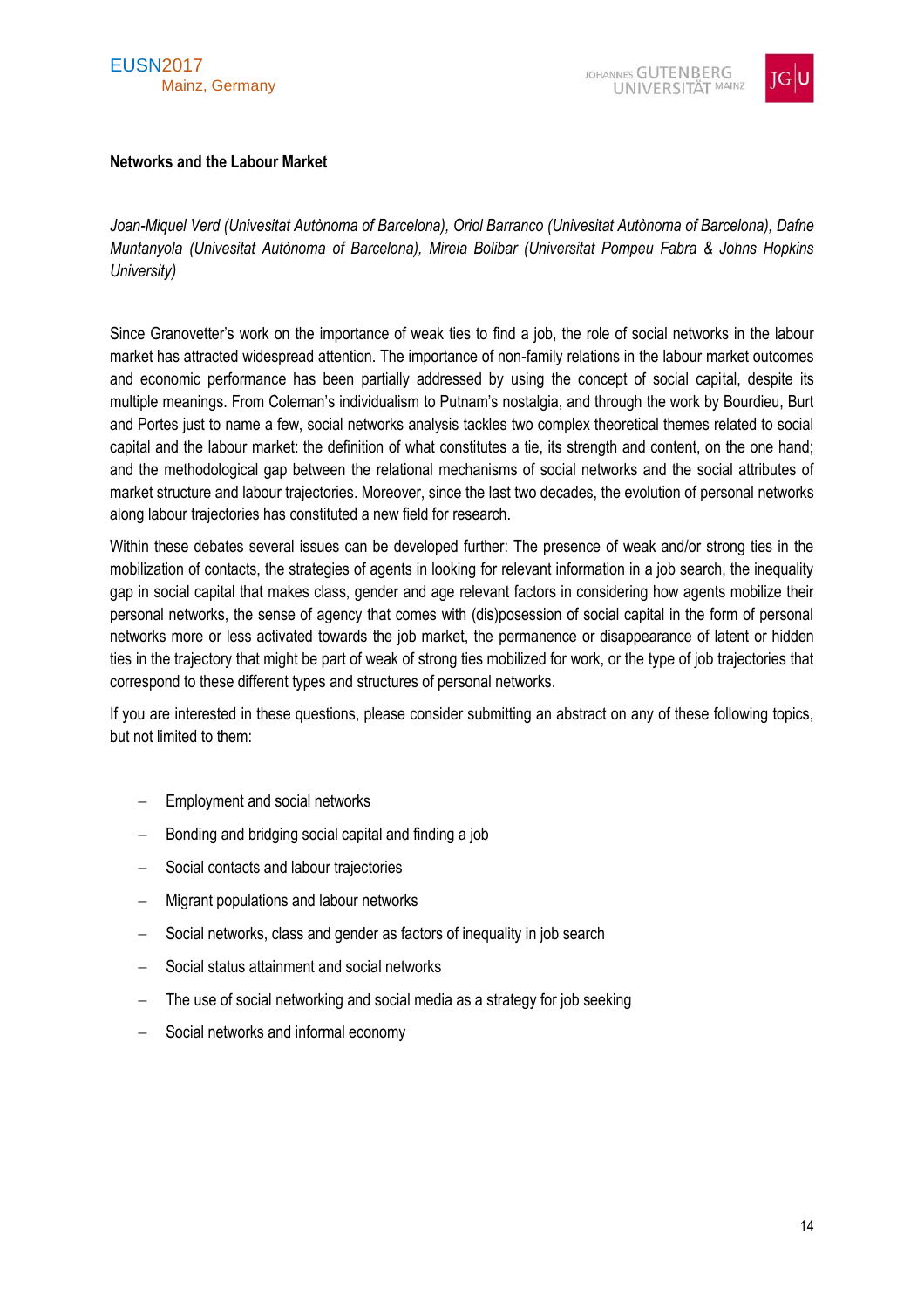



### <span id="page-14-0"></span>**Corporate Networks around the Globe**

*Joshua Murray (Vanderbilt University), Eelke Heemskerk (University of Amsterdam)*

Corporate networks are among the most studied social networks, being used both as a method for tracing the power structure of capitalist societies and as a causal factor in explaining the behavior of corporate elites. This track brings together scholarly work from around the globe to investigate corporate networks, with particular interest in networks at the level of corporate governance: interlocking directorates, ownership, and corporate policy networks. The papers examine the political, economic and sociological consequences of the network ties and/or treat network ties as a phenomenon to be explained, visualized or set in historical perspective. While the track is focused analytically on corporate networks, the national and regional contexts in which the proposed papers examine these networks vary greatly. This provides a rich opportunity for cross-national comparative thinking across papers and sessions, within our track.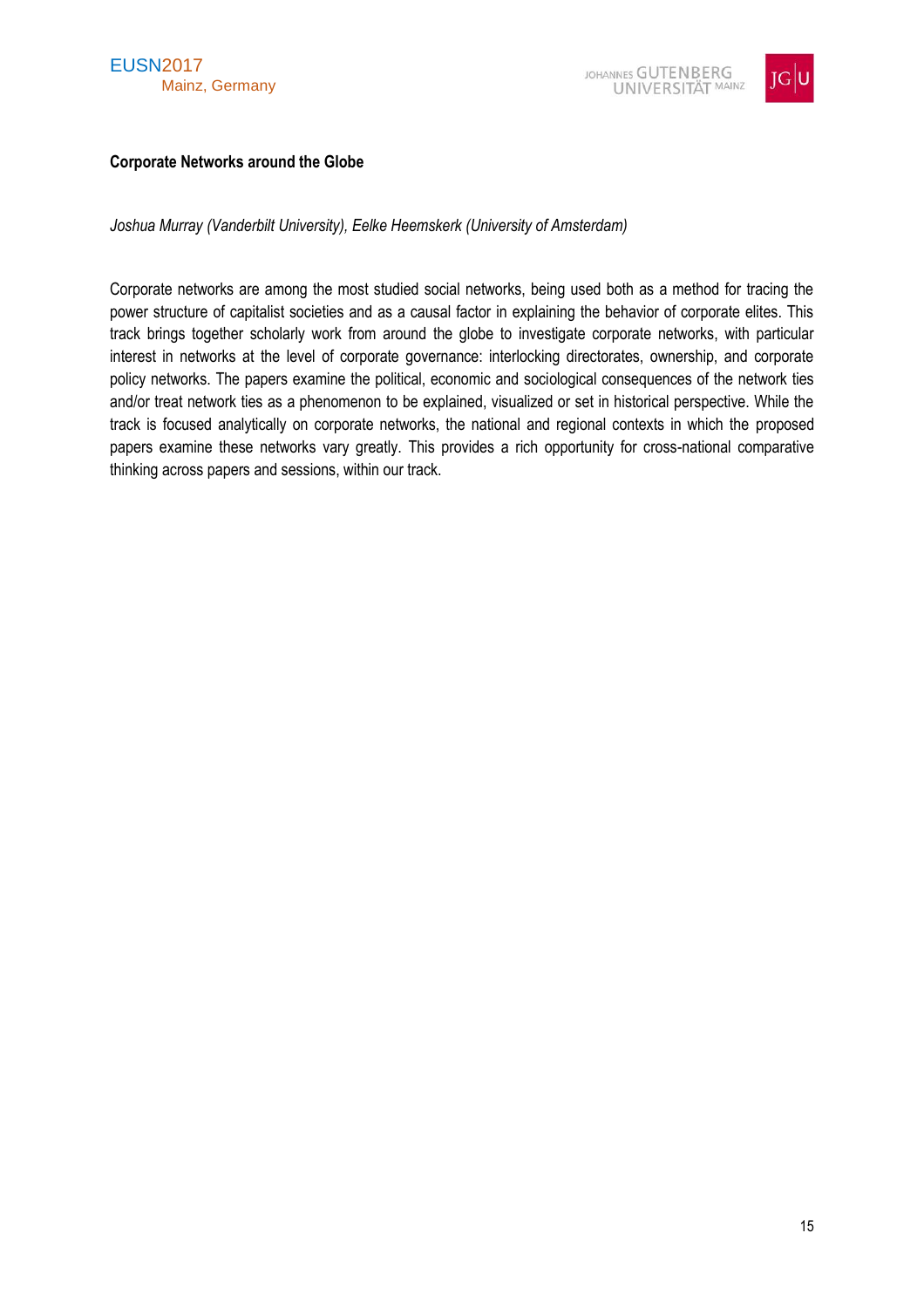



#### <span id="page-15-0"></span>**Analysis of longitudinal personal and small social network analysis**

*Luisa Barthauer (TU Braunschweig), Matthew Sitch (University of Chichester), Lisa Handke (TU Braunschweig), Elena Stasewitsch (TU Braunschweig)* 

We live in a globalized world with changing surroundings. The times of living in a city or village with a fixed circle of people accompanying us the majority of our personal and professional lives is long gone (Wellman, 1982). Even though ties to close friends and family may remain stable, it is impossible to not meet new people when we move to a new city, join the gym, or change jobs; whilst simultaneously losing old contacts in the process. Interpersonal relationships are a complex system evolving over time. Hence, temporal processes play a crucial role in understanding individual, as well as small groups' dynamics (e.g. McGrath & Tschan, 2004; Salas, Fiore, & Letsky, 2013). However, research has not yet profoundly studied the mechanisms by which changes influence individuals' surroundings. Accordingly, this symposium aims to begin to address central questions such as: (1) Does the assumption that our personal surroundings are subject to constant change hold true? (2) What are the personal implications of a constantly changing social environment? (3) What happens with highly dynamic team that only work together for a short specific part of an entire project, and might not even meet each other in person, but work and interact together digitally?

So far, there are not many answers on these questions above since not much research has focused on the longitudinal analysis of egocentric or small social networks. This lack of research may be due to the fact the longitudinal collection and analysis of personal and small network data is challenging. For example, often, the analysis is a question of quantity or quality, implying that a high number of personal networks gathered online over a period of several years mostly does not allow specificity on who is actually a member of the personal network due to anonymity requirements. Moreover, to some extent participants always provide information on their network retrospectively when reflecting which contacts are new and which have been dropped. This is exacerbated when multiple perspectives of small team are provided retrospectively on the same setup of people.

Another challenge in the assessment of personal and small social networks over a time relates to the application of network measures. Considering that individuals are a part of complex systems, it makes little sense to study isolated individual measures alone. If we study changes in individual network parameters by controlling for grouplevel equivalents, what does this tell us about the changes of all individuals in the network over time? For example, how is the change in person A's centrality specifically related to person B's (and C's, D's, etc.) change in centrality over time? Therefore, changes in individual parameters should not be regarded out of context of their nesting within a group (such as in SNA) or the relationships within one ego (PNA). Accordingly, network analysis requires some form of hierarchical linear/multilevel modelling. Combined with longitudinal approaches such as cross-lagged methods, the analysis is not necessarily trivial (Snijders, Spreen, & Zwaagstra, 1995).

Therefore, we would like to meet with researchers who work on similar topics to exchange ideas, methods, and experiences. We welcome researchers to submit their empirical or theoretical work concerning the longitudinal analysis of personal and small social networks to this session to join the discussion on how to best analyze personal and small social networks gathered at more than two or three measurement occasions. We also specifically welcome different kinds of methodological approaches for longitudinal personal and small group network analysis. Topics that could be discussed in this symposium are the dynamic of how ego-alter and alteralter ties change; are ties added or lost? Were these changes intentional or did they happen randomly? And if changes take place, does it go along with a different availability of resources (e.g., information, support)? And are those available resources related to a different structure in the network, the characteristics of the ties, or the characteristics of the alters? And if the resources or the overall structure of a network changes, how does this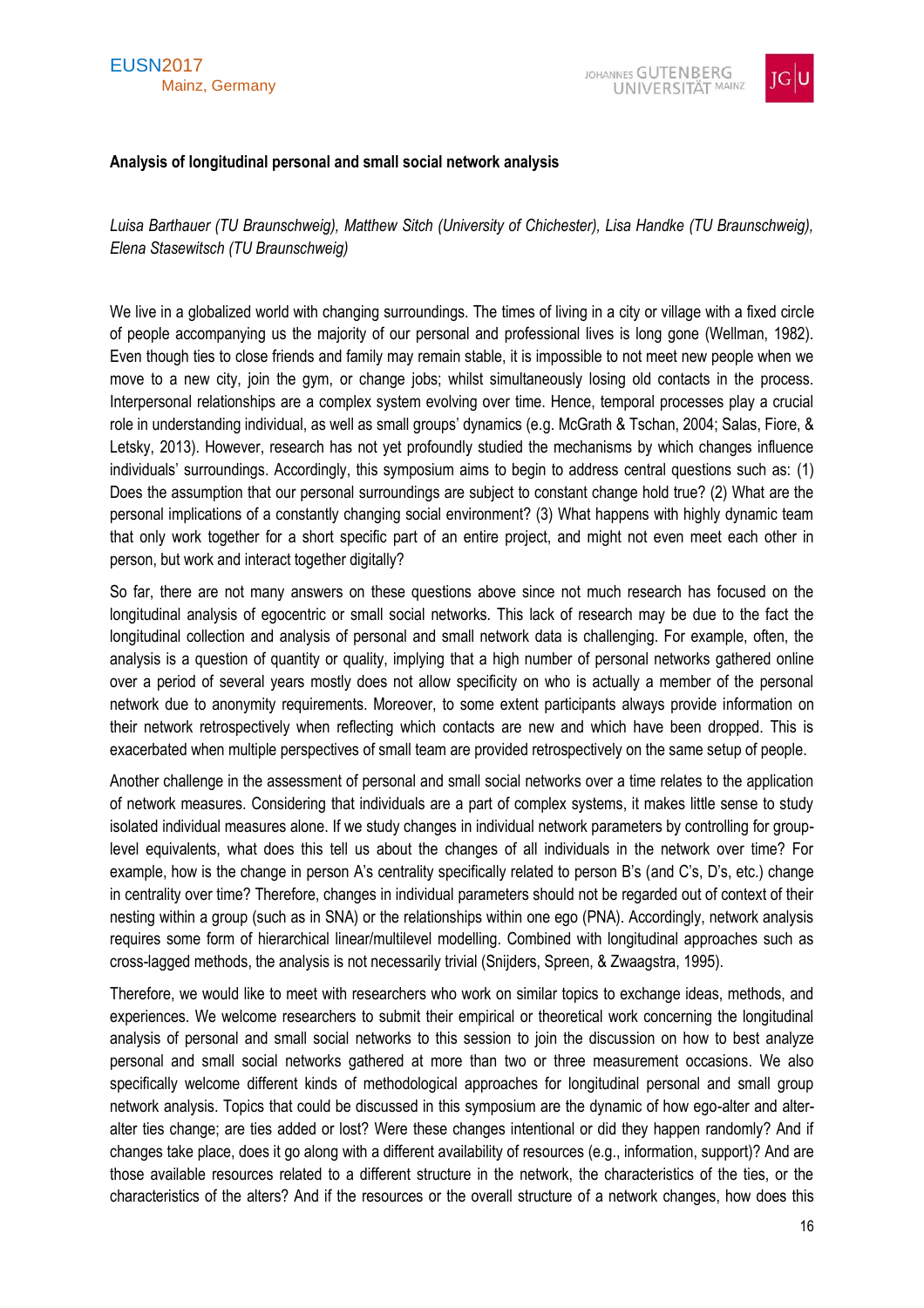

relate to a person's career success or the motivation to do sports? These are just some topics at hand and other issues are open for discussion. Abstracts should not exceed 3 000 characters and paper selection will be made by the organizers of the session.

#### **References**

McGrath, J. E., & Tschan, F. (2004). *Temporal matters in social psychology: Examining the role of time in the lives of groups and individuals.* American Psychological Association.

Salas, E., Fiore, S. M., & Letsky, M. P. (Eds.). (2013). *Theories of team cognition: Cross-disciplinary perspectives.* Routledge.

Snijders, T., Spreen, M., & Zwaagstra, R. (1995). The use of multilevel modeling for analysing personal networks:

Networks of cocaine users in an urban area. *Journal of quantitative anthropology,* 5(2), 85-105.

Wellman, B. (1996). Are personal communities local? A Dumptarian reconsideration. *Social networks,* 18(4), 347- 354.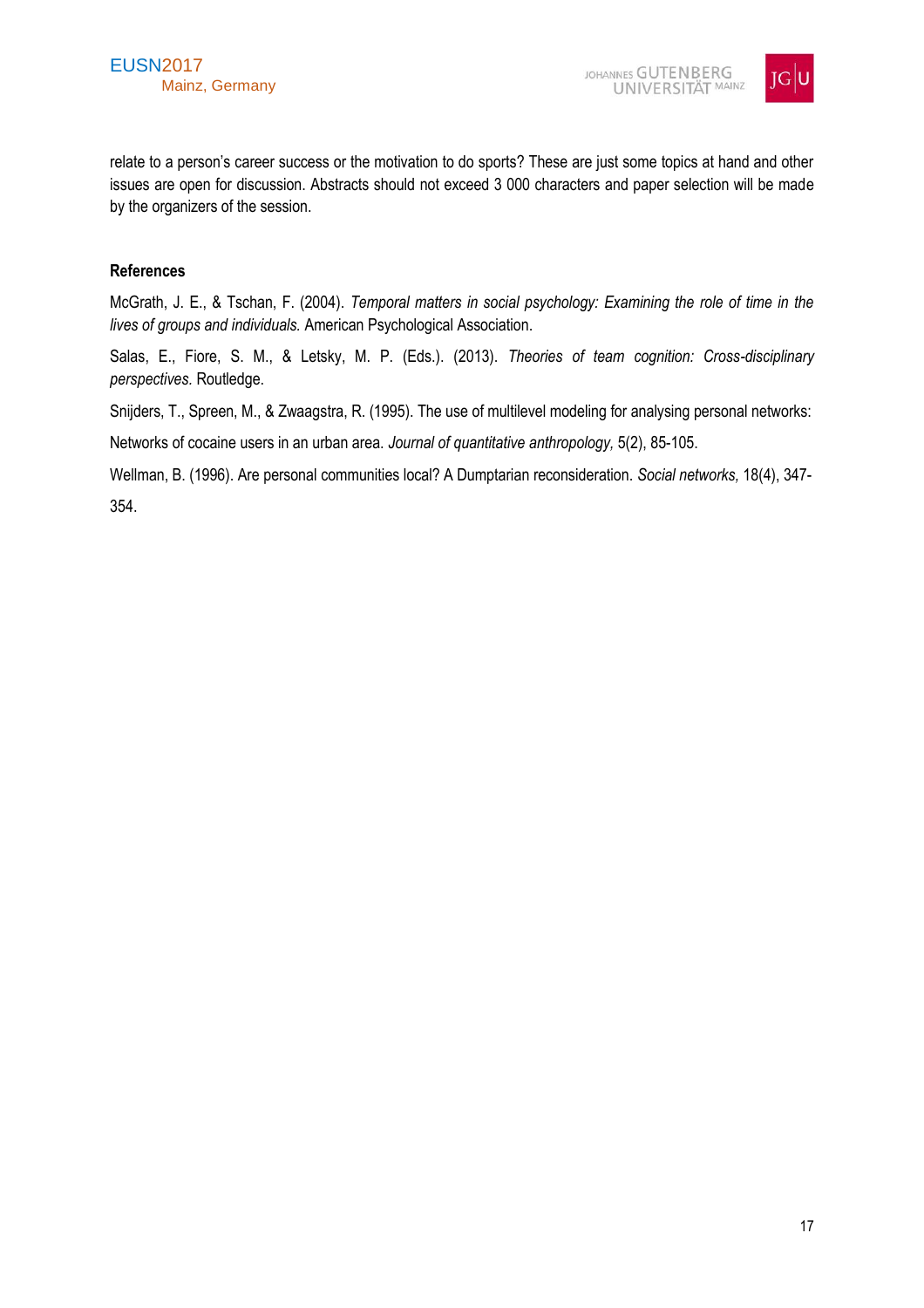

# <span id="page-17-0"></span>**Social Networks and Intergroup Relations: New Questions and Challenges**

*Lars Leszczensky (MZES, University of Mannheim), Hanno Kruse (MZES, University of Mannheim), Clemens Kroneberg (University of Cologne)*

In recent years, researchers increasingly have applied social network analysis to study intergroup relations. Both cross-sectional (ERGM) and longitudinal (SAOM) methods led to similar conclusions; that students' friendship networks are segregated along ethnic, cultural and religious lines, even net of relative group size effects.

However, researchers only have begun to exploit the potential of social network analysis for under- standing the causes and consequences of such ethnic, cultural, and religious segregation. Taking this next step involves theoretical and methodological challenges, both of which we intend to address in this session.

Numerous follow-up questions have arisen from earlier research. Do, for example, the preferences of immigrants and natives for interethnic contact differ? And how do actors' contact preferences de- pend on contextual characteristics? Under what circumstances do youth consider themselves as members of a particular group in the first place? A *central theoretical challenge* is to tackle these questions systematically, for example by relying on more general theoretical approaches, such as a social boundary making perspective or theories of identity formation.

Social network analysis provides the tools to tackle these questions empirically. Studying intergroup relations, however, implies complex model specifications that include interaction effects. Interpret- ing the results of such models almost always requires additional efforts. Most notably, evaluating the respective contrasts of theoretical interest often makes it necessary to calculate and test specific linear combinations of lower- and higher-order effects. This *methodological challenge* is ignored in much applied research, even though addressing it is crucial to understand network dynamics from the perspective of various groups.

In this session, we therefore welcome theoretical, methodological, and empirical contributions to the study of intergroup relations from a network perspective. This includes, but is by no means limited, to work that

- addresses current research puzzles regarding the causes and consequences of ethnic, cultural, or religious segregation, or
- examines how respective hypotheses, especially about group differences in network for- mation, can be tested empirically. **Abstract submission:** Please submit your abstract via http://www.eusn2017.unimainz.de/abstract-submission/. The dead- line for submission is **March 31**.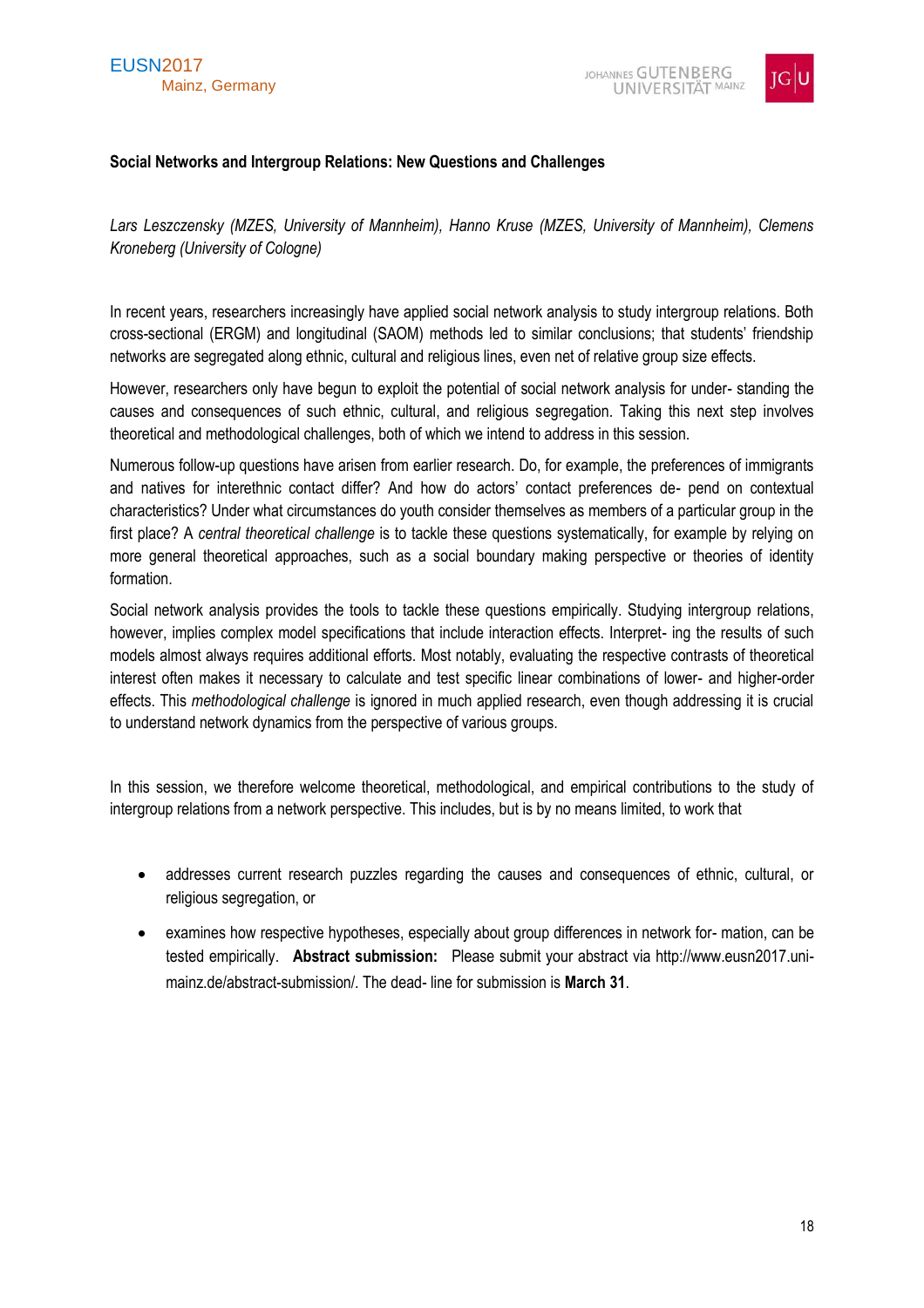



#### <span id="page-18-0"></span>**Political Networks**

Sponsored by the ECPR (European Consortium of Political Research) standing group on Political Networks

*Manuel Fischer (Swiss Federal Institute of Aquatic Science & Technology – Eawag), Dimitris Christopoulos (MODUL University Vienna)* 

Political network studies focus on structural and relational patterns related to different issues and elements of politics. Political processes at the individual, group, state or international level automatically involve many different (types of) actors. They all have some influence on outputs and outcomes, but the influence of their behavior and strategies is often the result of a complex process of interactions. A network perspective focuses on how individuals and organizations interact beyond formal and traditionally hierarchical political procedures. A network perspective on politics is therefore especially important. Such a perspective can include many different types of political actors (individuals, organizations and/or institutions), and network ties can consist of exchanges of resources, information, as well as of conflict, collaboration and communication that may occur both on- and offline. A network approach to politics is thus important as it allows political scientists to disentangle how political actors mobilize and exchange resources, how they coordinate actions, and how relational performance shape decision-making and outputs.

Questions involving network aspects in political science abound: How do actors in policy processes coordinate and influence policy-making within coalitions or in the role of policy brokers? How do actors in networks deal with uncertainties, and what are their strategies of gathering and dispersing information? How do different types of networks between actors and natural resources contribute to the management of natural resources in an integrated way? How does the perceived network environment and interdependence between issue sectors shape actors' strategic behavior? How do networks among individuals influence group dynamics such as mobilization within social movements? What is the effect of online communication on individuals' political preferences and behavior? Some of these questions have been discussed in the literature for some time, whereas others have rarely been examined systematically. Yet, re-examining older questions is crucial, given the rapid development of new methods in the field of network analysis, which could lead to new insights and questions.

The session welcomes both theoretical work and empirical applications of network theories and social network analysis to any question related to politics. It is open for scholars in public policy analysis, international relations, political sociology, political economy, and other domains of political sciences. Similar sessions at the 2014 EUSN conference in Barcelona and the 2016 EUSN conference in Paris were composed of three to four panels, containing presentations and discussions on highly diverse, interesting and qualitatively excellent work. The previous sessions were very well attended. Although we will finalize the list of panels depending on paper submissions, indicatively we envisage panels in the following areas: policy networks, political leadership, environmental politics, social media, social movements and collective action, etc.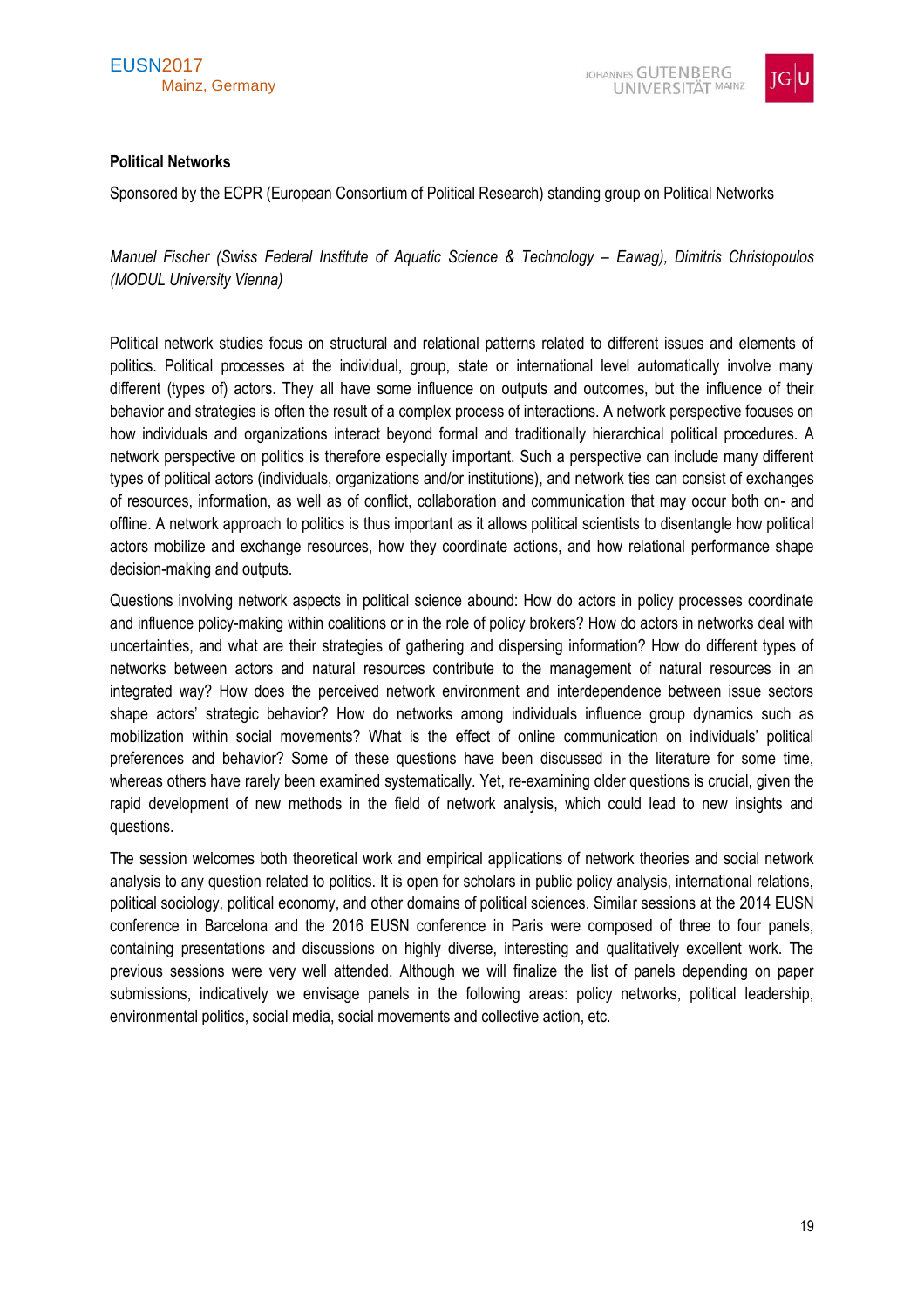# EUSN2017 Mainz, Germany



# <span id="page-19-0"></span>**Networks for Learning**

*Marc Sarazin (University of Oxford), Martin Rehm (University Duisburg-Essen; Maastricht University), Dominik E. Froehlich (University of Vienna)*

This session focuses on papers that use social network analysis to understand how individuals involved in activities related to education and learning (pupils, students, teachers, school management, policy makers etc.) are affected by or use their social networks for educational purposes or in educational settings. The session's papers will build on the assumption that actors are embedded within social networks which provide opportunities and constraints, in turn affecting individuals' behaviours and attitudes (Monge & Contractor, 2003, Emirbayer & Goodwin, 1994 Borgatti & Halgin, 2011). Within this framework, the session welcomes papers that seek to make empirical, methodological and/or theoretical contributions to understandings of social networks in learning and education. These could include papers on:

- The importance of social networks for the social and learning environments of students (Heidler et al., 2014) and educational professionals (e.g. teachers) (e.g. Rehm & Notten, 2016a,b)
- Theoretical processes underlying social networks, as well as the antecedents and consequences of networks (e.g. Rehm, 2016)
- Discussions of the particularities of educational settings from a social network perspective
- Methodological innovations for studying social networks in learning and education (e.g. algorithms to describe and explain social and learning environments, combinations of different methodological approaches (e.g. Domínguez & Hollstein, 2014; Froehlich, 2016), etc.).
- Social networks of educational policy-makers (e.g. Ball & Junemann, 2012, Rhodes, 2000)
- Other topics within the above remit

Contributions from all fields (Education, Sociology, Computational Social Science, Psychology, Organisation Science, Anthropology, Statistics, etc.) are welcome, including interdisciplinary endeavours combining insights from educational or learning sciences with social network perspectives. The session welcomes research using qualitative, quantitative, and mixed methods.

# **References**

Ball, S. J., & Junemann, C. (2012). *Networks, new governance and education*. Bristol: Policy Press.

Borgatti, S. P., & Halgin, D. S. (2011). On Network Theory. *Organization Science*, *22*(5), 1168–1181.

Domínguez, S., & Hollstein, B. (2014). *Mixed Methods Social Networks Research: Design and Applications.* S. Domínguez & B. Hollstein (Eds.). New York, NY: Cambridge University Press.

Emirbayer, M., & Goodwin, J. (1994). Network Analysis, Culture, and the Problem of Agency. *American Journal of Sociology*, *99*(6), 1411–1454.

Froehlich, D. E. (2016). Pathways to mixed methods social network analysis. In Paper presented at the Symposium Mixed Methods: A European Perspective. Vienna.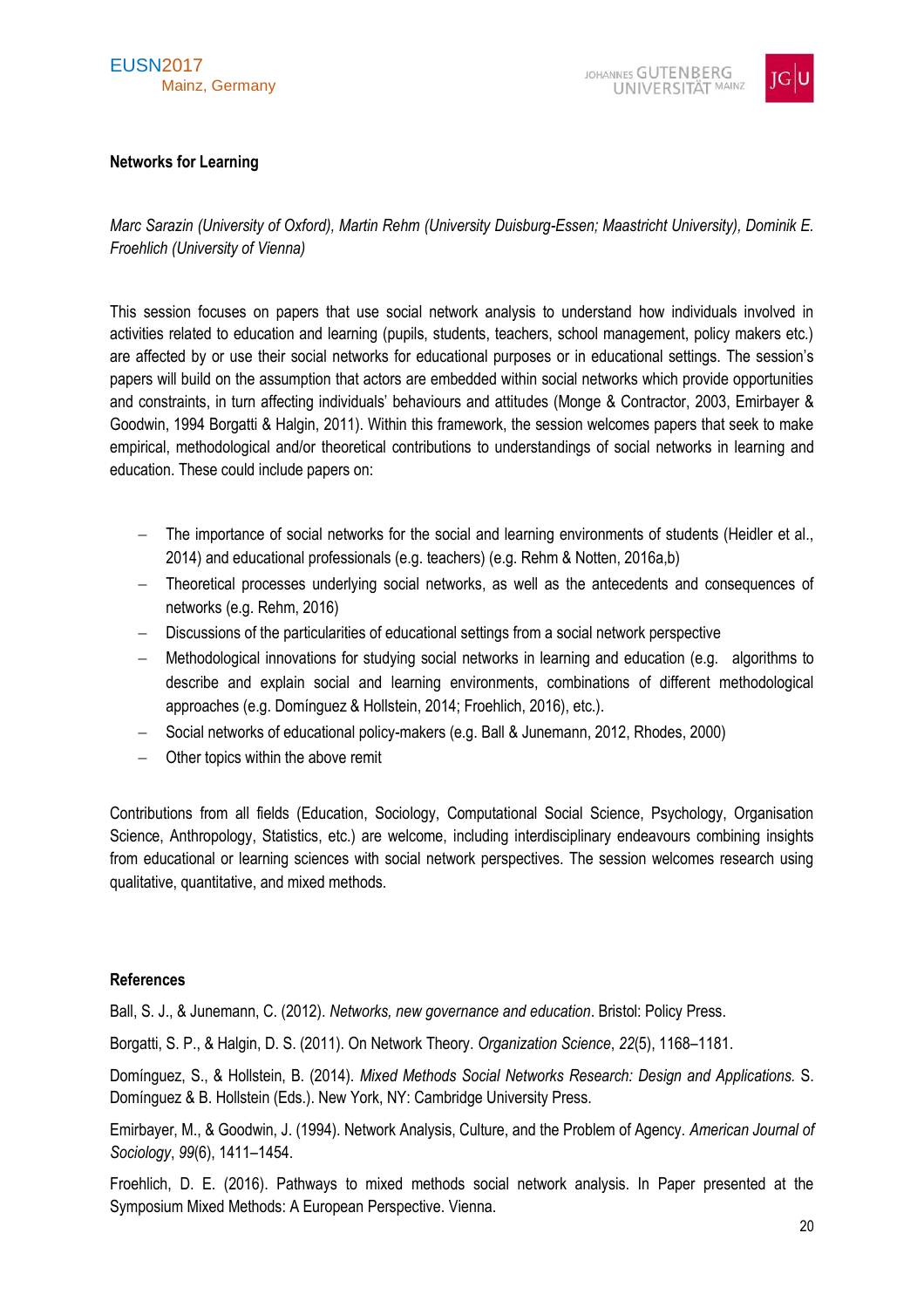

Heidler, R., Gamper, M., Herz, A., & Eßer, F. (2014). Relationship patterns in the 19th century: The friendship network in a German boys' school class from 1880 to 1881 revisited. *Social Networks*, *37*, 1–13

Monge, P. R., & Contractor, N. S. (2003). *Theories of Communication Networks*. New York, NY: Oxford University Press.

Rehm, M. (2016). Informelles Lernen in Sozialen Medien – Sozial-Mediale Möglichkeitsräume und die Rolle des sozialen Kapitals. Eine quantitative Vergleichsstudie von Konversationen auf Twitter. In K. Mayrberger & J. Fromme (Eds.), *Jahrbuch Medienpädagogik 13: Vernetzt und entgrenzt - Gestaltung von Lernumgebungen mit digitalen Medien* (Annual). Springer VS.

Rehm, M., & Notten, A. (2016a). The invisible hand of informal (educational) communication!? Social capital considerations on Twitter conversations among teachers. UNU-MERIT Working Paper, 2016 (52).

Rehm, M., & Notten, A. (2016b). Twitter as an informal learning space for teachers!? The role of social capital in Twitter conversations among teachers. Teaching and Teacher Education, 60, 215– 223.

Rhodes, R. A. (2000). Governance and public administration. In J. Pierre, *Debating governance: authority, steering and democracy*. Oxford, UK: Oxford University Press.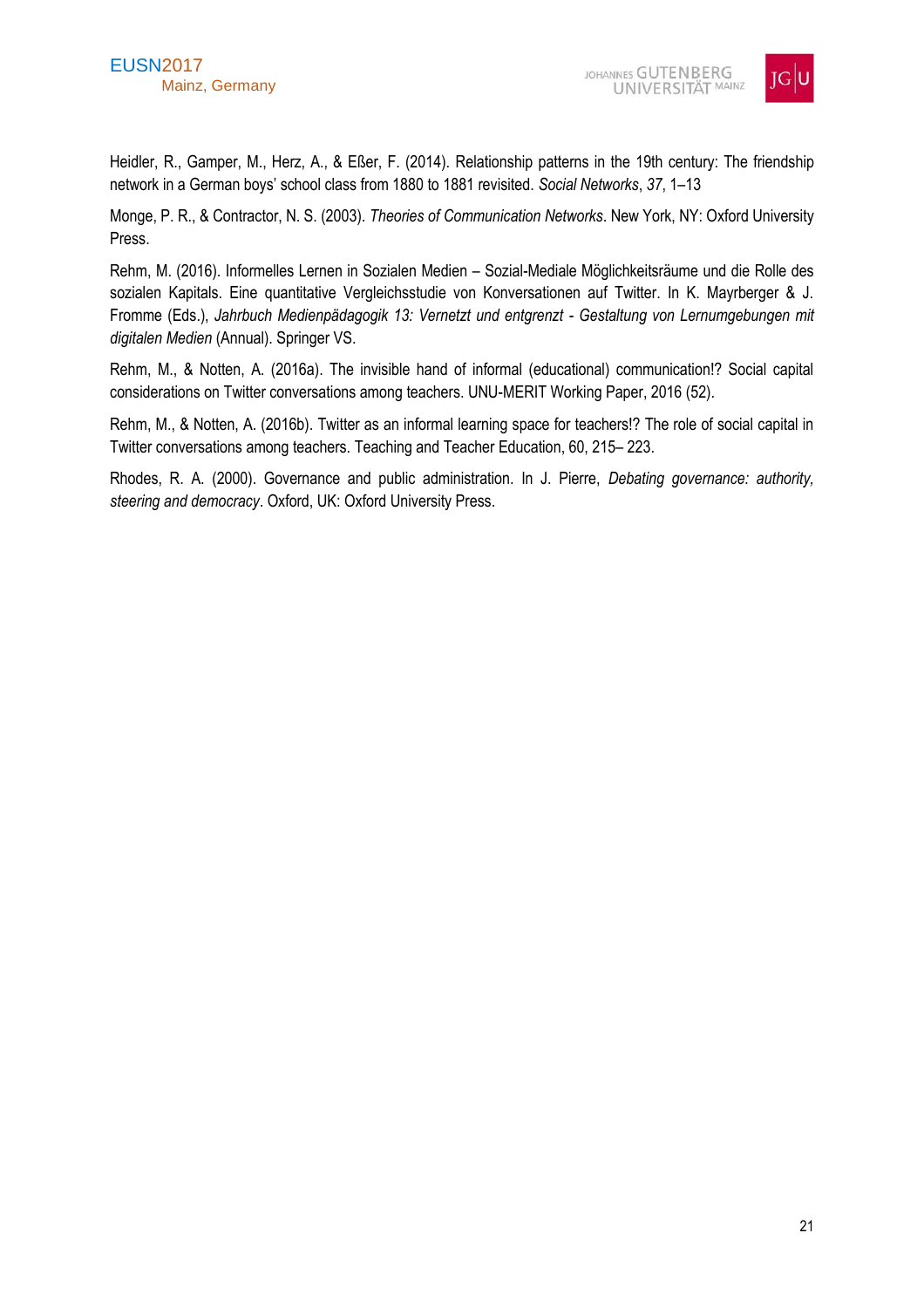



#### <span id="page-21-0"></span>**The role of social networks to explain political behaviour and attitudes**

#### *Nadine Meidert (Zeppelin University)*

A branch within political sociology examines individual political behaviour and opinion formation. Relevant research questions within this field are for example the following: Why do individuals vote? Which factors determine the individual vote for a special candidate or party? How do people partici- pate in the political process? What influences the individual political opinion formation process?

Already in the 1940s, the so-called *Columbia school* focused on the meaning of influence and social interaction determining the individual vote decision in the presidential elections (Lazarsfeld et al. 1948; Katz and Lazarsfeld 1966; Berelson et al. 1968). Nevertheless, *rational choice* approaches were dominat- ing the field a long time. Since the 1990s, studies in spirit of the *Columbia school* have emerged to a greater extent (e.g. Huckfeldt and Sprague 1993; Huckfeldt et al. 1995; Mutz 1992) and since the 2000s, studies focusing on the meaning of political discussions, social interactions, and various influence mechanisms are an essential component in the literature examining politi- cal behaviour and attitudes (e.g. Baldassarri 2009; Baldassarri and Bearman 2007; Scheufele et al. 2004; Beck 2002). In contrast to the early works of the *Columbia school*, recent studies benefit from the methodological progress and the availability of data from different sources.

The session welcomes both theoretical and empirical studies on the mean- ing of social interaction and influence in explaining political behaviour and political opinion formation. We also invite studies examining the role of (social) media within the the interplay between social interaction and opinion formation.

**Keywords:** Political science, political sociology, influence, political discussion, political behaviour, voting, participation, public opinion formation, attitudes

#### **References**

Delia Baldassarri. Social Networks, Political Heterogeneity, and Interpersonal Influence. Evidence from the 2006 Italian Elections. In Politics in Motion: Change and Complexity in the Contemporary Era, Toronto, Canada, 2009.

Delia Baldassarri and Peter Bearman. Dynamics of Political Polarization. American Sociological Review, 72(5):784–811, 2007. doi: 10.1177/000312240707200507.

Paul A. Beck. Encouraging Political Defection: The Role of Personal Discussion Networks in Partisan Desertions to the Opposition Party and Perot Votes in 1992. Political Behavior, 24(4):309–337, 2002.

Bernard Berelson, Paul Lazarsfeld, and William McPhee. Voting. A Study of Opinion Formation in a Presidential Campaign. University Press, Chicago, 1968.

Robert Huckfeldt and John Sprague. Citizens, Contexts, and Politics. In Ada Finifter, ed- itor, Political Science: The State of the Discipline II, pages 281–304. American Political Science Association, Washington, 1993.

Robert Huckfeldt, Paul Allen Beck, Russell J. Dalton, and Jeffrey Levine. Political Envi- ronments, Cohesive Social Groups, and the Communication of Public Opinion. Amer- ican Journal of Political Science, 39(4):1025– 1054, 1995. doi: 10.2307/2111668.

Elihu Katz and Paul Lazarsfeld. Personal Influence. The Part Played by People in the Flow of Mass Communications. The Free Press, New York, 1966.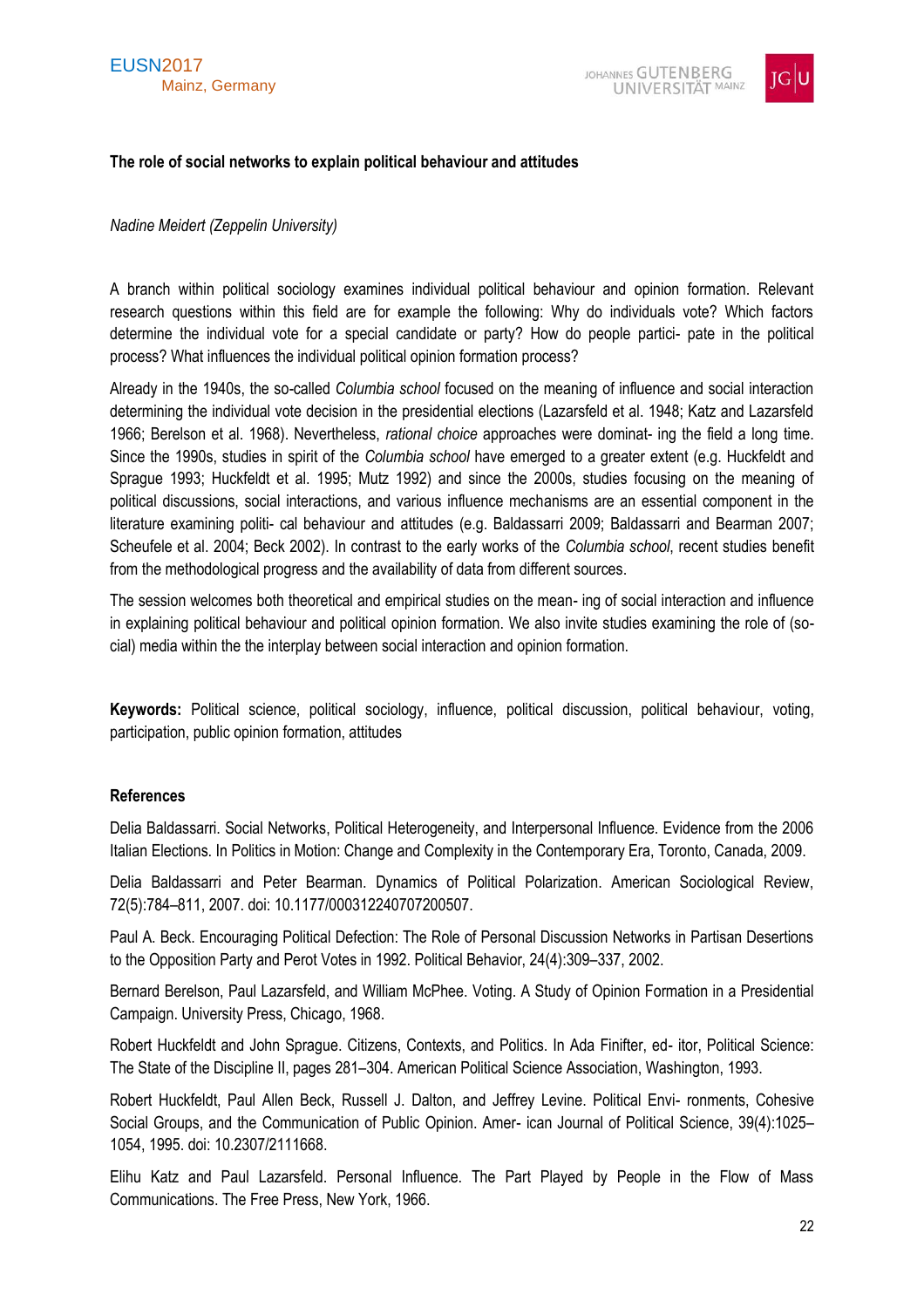

Paul Lazarsfeld, Bernard Berelson, and Hazel Gaudet. The People's Choice. Columbia University Press, New York, 1948.

Diana Mutz. Impersonal Influence: Effects of Representations of Public Opinion on Political Attitudes. Political Behavior, 14(2):89–122, 1992. doi: 10.1007/BF00992237.

Dietram A. Scheufele, Matthew C. Nisbet, Dominique Brossard, and Erik C. Nisbet. Social Structure and Citizenship: Examining the Impacts of Social Setting, Network Heterogeneity, and Informational Variables on Political Participation. Political Com- munication, 21(3):315 – 338, 2004. doi: 10.1080/10584600490481389.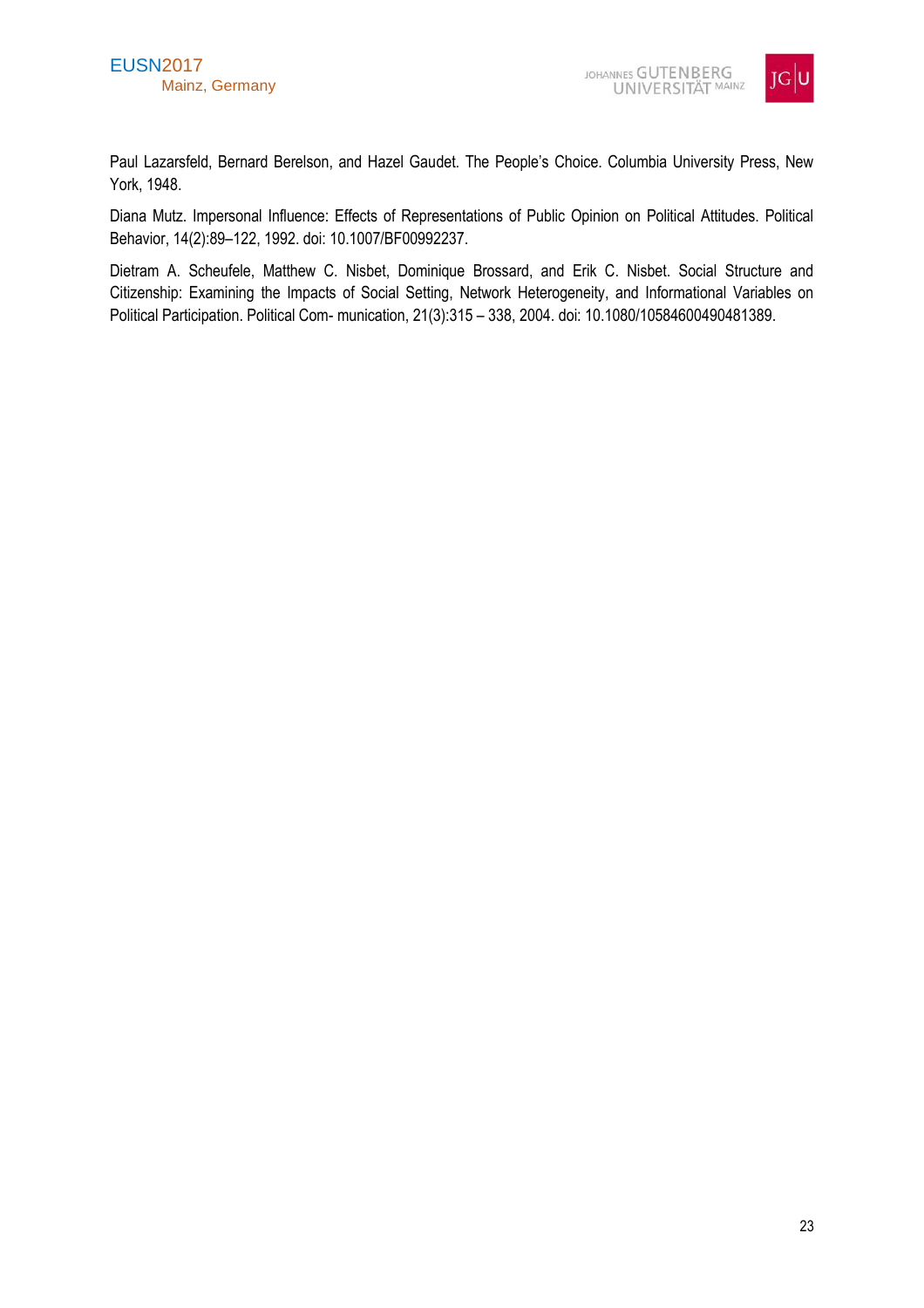

# <span id="page-23-0"></span>**Social Networks and Spatial Embedding**

*Olaf Rank (University of Freiburg), Kerstin Sailer (University College London, UK)*

In recent years, research on social networks has begun to increasingly consider the contexts in which relational ties between actors are formed. Rather than just focusing on the relational structures of networks, the 'spatial turn' in the social sciences has finally reached network research, and questions of the spatial embedding of actors have gained momentum. However, an interest in spatial contexts is clearly not new: Georg Simmel for instance has contributed to our understanding of cross-cutting social circles and the spatial nature of these. In this essay on the modern metropolis he argues that spatial proximity in cities does not automatically result in social closeness. On the contrary, in our modern mobile society it seems that social networks of strong ties have increasingly 'stretched' across greater geographical distances, so that the lack of proximity does not necessarily mean ties cease to exist.

There is ample evidence for the importance of proximity on tie creation at various levels ranging from collaborative interactions among employees in multinational companies (MNCs) with subsidiaries and corporate entities all around the world to increased levels of interaction among co-located employees within single office buildings. However, independent from the specific level addressed, modern means of communication available today are likely to have altered the importance of spatial distance when interacting with others. In other words, employees can be expected to have become increasingly used to interact with colleagues and partners from other organizations independently from where their partners are physically located. This raises the question, whether spatial proximity between actors still plays the dominant role that extant research long has suggested. Instead, it could be argued that other forms of closeness among actors may step by step replace spatial proximity as a dominant driver of tie creation. In other words, whether or not actors are socially close (strong ties), physically close (proximity), or conceptually and psychologically close (homophily) creates multiple layers of complexities in network research.

With a focus on intra-organizational networks and the multi-layered geographies of proximity, we propose to highlight existing and potential future research at the intersection of social networks, organizational science and architectural research. We invite submission that address the relationship between different types of closeness (i.e., spatial, social, and psychological) on the embeddedness of individuals in social networks. Submissions may address but are not limited to the following research questions:

- Does the importance of spatial proximity vary systematically with scale? In other words, are the impacts of spatial proximity the same for local, regional, or even global social networks?
- To what extent do different types of closeness interact with respect to their effect on the tie creating behavior of employees?
- Are there any temporal relationships between the different types of closeness? In other words, may a specific type of closeness represent an antecedent to another, which ultimately influences actors' embeddedness in social networks?
- $-$  Has the importance of the different types of closeness changed over time? What are the drivers of these changes?
- What are organizational strategies to counteract the potentially negative effects different forms of distance may have on employees' tie creating behavior?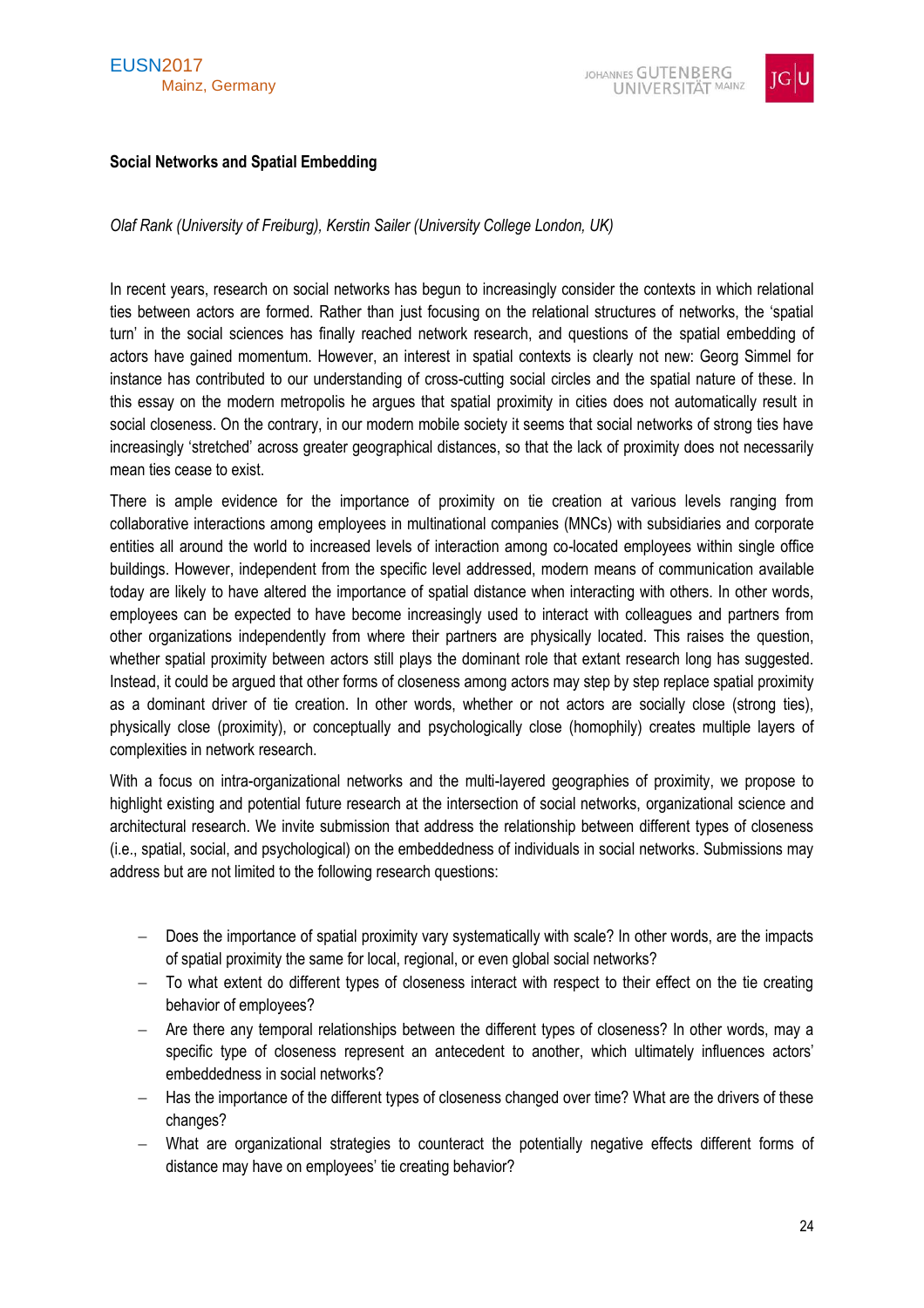

# <span id="page-24-0"></span>**Negative Ties and Signed Graphs**

*Patrick Doreian (University of Ljubljana and University of Pittsburgh), Alexandra Gerbasi (University of Surrey), Giuseppe (Joe) Labianca (University of Kentucky), Joshua Marineau (North Dakota State University), Károly Takács (MTA TK "Lendület" Research Center for Educational and Network Studies (RECENS), Budapest), Filip Agneessens (University of Surrey)*

Researchers are now increasingly aware of the co-existence of positive and negative ties in networks and the need to study them together so as to get a more accurate portrait of the networks' contents and dynamics, as evidenced by an upcoming special issue on the topic at Social Networks journal. We invite abstracts for presentations on all aspects of studying signed networks, including theory, methods, and applications, to one or more sessions at the upcoming 3rd European Conference on Social Networks (EUSN) at the Johannes-Gutenberg-University in Mainz, Germany.

We encourage a wide range of submissions. Example works includes (but are not limited to): Methods and measures pertaining to negative ties and signed graphs; understanding how threats within a network create needs for allies, and the implications for nodal power; examining where bullying emerges in schools or organizations; how perception of negative ties poses unique challenges in organizational research; and how subgroup fault lines affect intra- and inter-group conflict.

Please submit your abstract by March 31, 2017, and limit your abstract to 250-500 words.

During the submission process, please place a note referring to "*Negative Ties and Signed Graphs*" sessions.

The conference website (http://www.eusn2017.uni-mainz.de/) provides additional information.

We look forward to your submissions.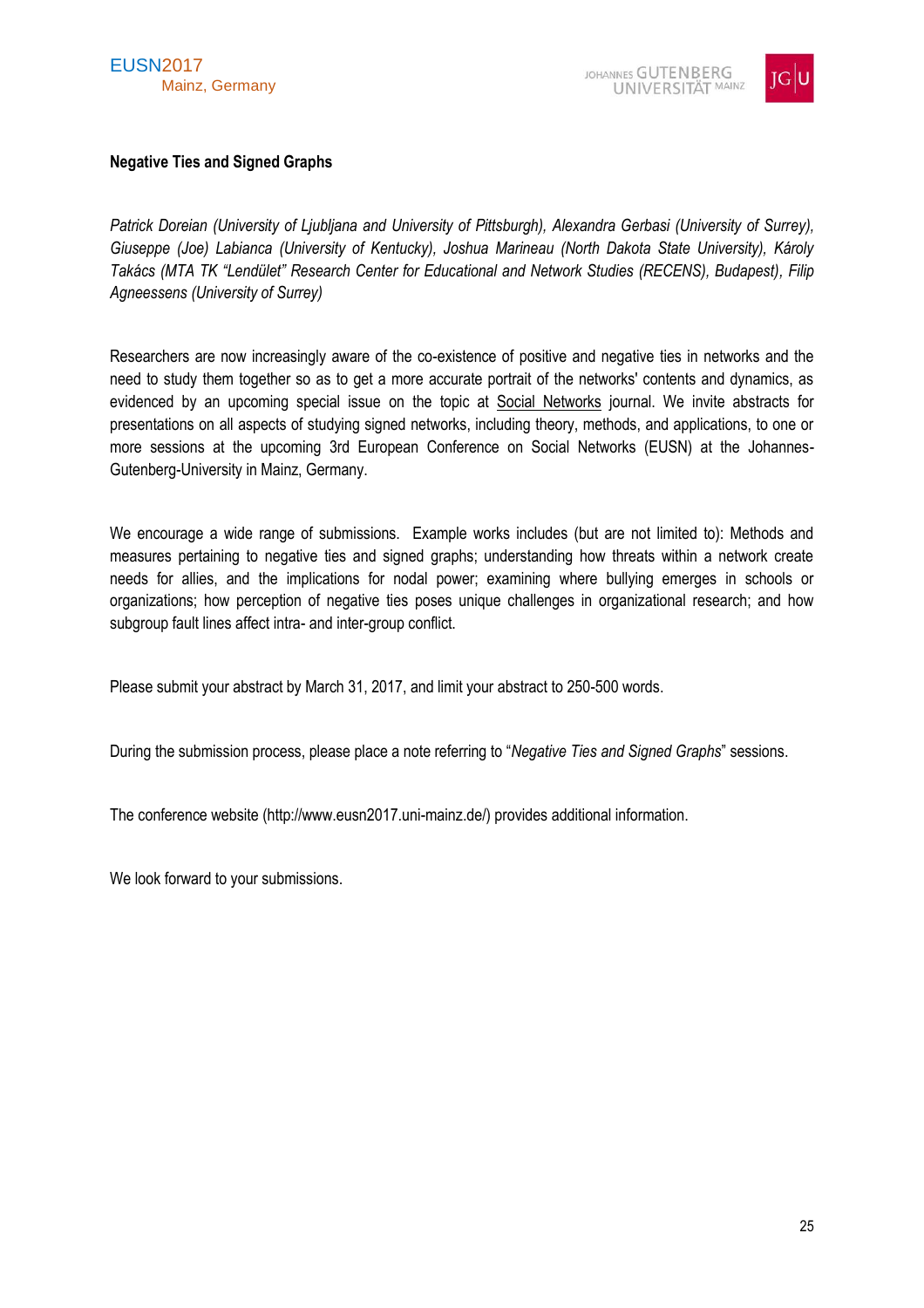

# <span id="page-25-0"></span>**Sport and Networks**

*Raphael Heiberger (University of Bremen), Tom Töpfer (University of Bremen)*

Sport is a phenomenon that touches almost all members of society and can be viewed from very different angles. So far, only little work has been conducted on sport using a social network methodology even though social network analysis (SNA) might be used to explore many interaction processes of and within sport teams: Intra group relations of team members, game situations (e.g. passes, assists) as well as relations to opponents can give us fundamental insights in cooperation strategies and group-constituting mechanisms of sport teams and organizations. Players share attributes, experiences or backgrounds, relating to basic network questions of, for instance, homophily. Besides the game itself, sport can be regarded as a field of inter-organizational relations. Athletes as well as clubs are interconnected with their environment and have relations to other sport organizations, associations, sponsors, fans, the government or agents. SNA can be applied to analyze these organizational relations, enlighten managerial recruitment strategies or supply networks of sport actors.

The many subject areas of sport research provide various fields of application using a SNA conceptual orientation or methodological techniques. Especially in the light of current debates on processes of globalization, professionalization, medialization, technization, economization or individualization within sports we are looking for contributions that investigate sports with a social network perspective. As sport research is an interdisciplinary area we like to invite scholars with multiple backgrounds and from different disciplines like medicine, history, sociology, management and economics, media science, education, psychology or computer science. We welcome abstracts within sport research that explore, illustrate and analyze ego networks, whole networks, twomode networks or social capital with an empirical or theoretical emphasis.

# **Abstract Submission:**

Please hand in your abstract via the conference management system CONVERIA (http://www.eusn2017.unimainz.de/abstract-submission/) and indicate the name of the session: "Sport and Networks". Abstract submission deadline is March 31.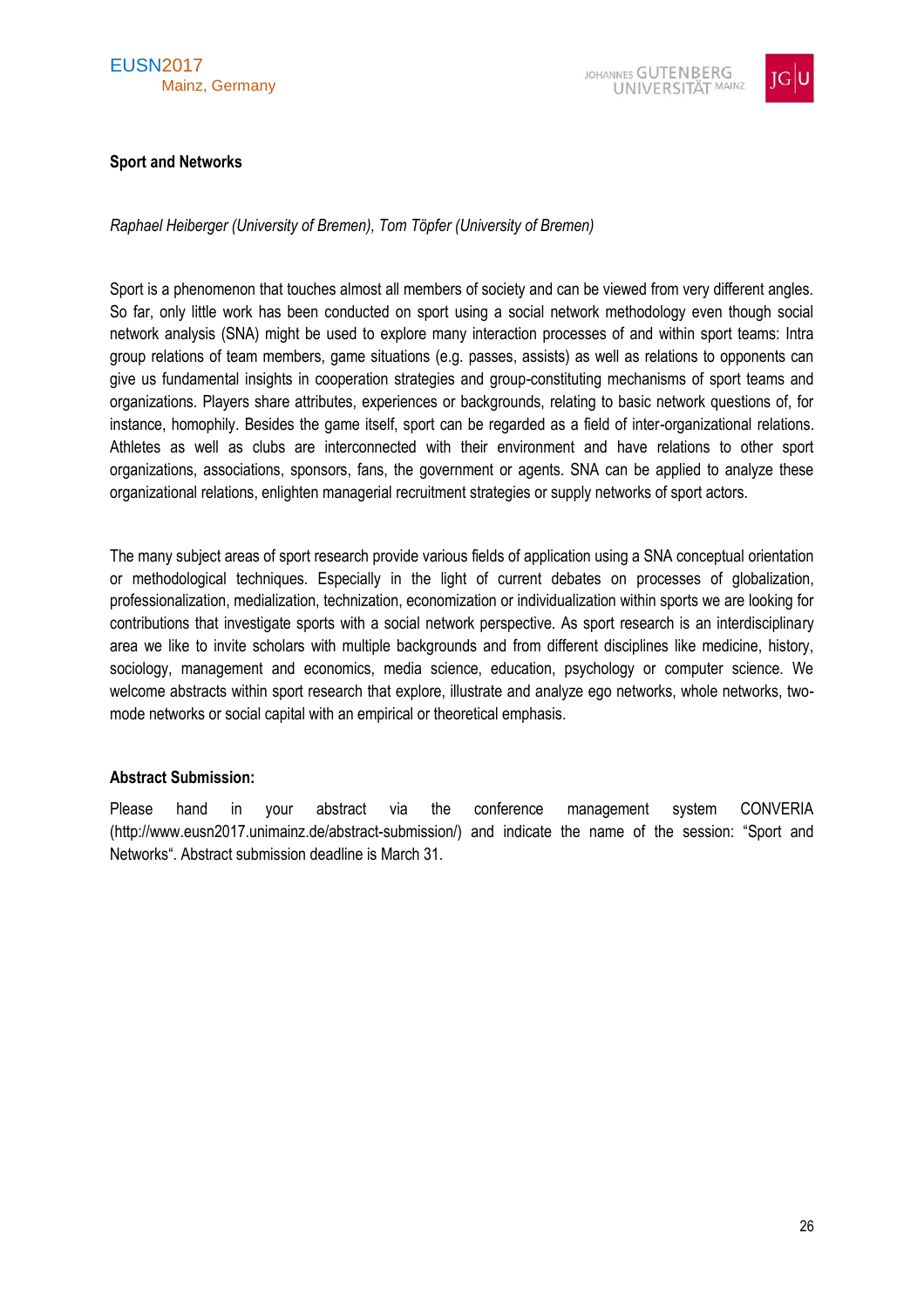# EUSN2017 Mainz, Germany



# <span id="page-26-0"></span>**Multilevel Network Perspectives in and around Organizations: Theory, Structure and Dynamics**

*Spyros Angelopoulos (*Università della Svizzera italiana)*, Francesca Pallotti (University of Greenwich), Paola Zappa (*Università della Svizzera italiana)

The multilevel nature of organizations creates a complex ecosystem where individuals, groups, units, practices as well as other organizations are entangled. Such entanglement shapes organizations in a dynamic way, and affects organizational outcomes at multiple levels. This session focuses on recent advances in modeling and understanding networks in and around organizations from a multilevel perspective. We welcome both theoretical as well as empirical contributions that address the various aspects and implications of the multilevel nature of networks. We are also interested in presentations of software development in this area.

Possible examples of networks include, but are not limited to the following:

- Corporate networks
- Communities of practice networks
- Entrepreneurial networks
- $-$  Innovation networks
- Collaboration networks Investments networks Online networks
- While a non-comprehensive list of perspectives is:
- Multilevel network analysis
- Multilevel analysis of networks
- Dynamics of Multilevel networks
- Diffusion processes in multilevel networks

While a non-comprehensive list of perspectives is:

- Multilevel network analysis
- Multilevel analysis of networks
- Dynamics of Multilevel networks
- Diffusion processes in multilevel networks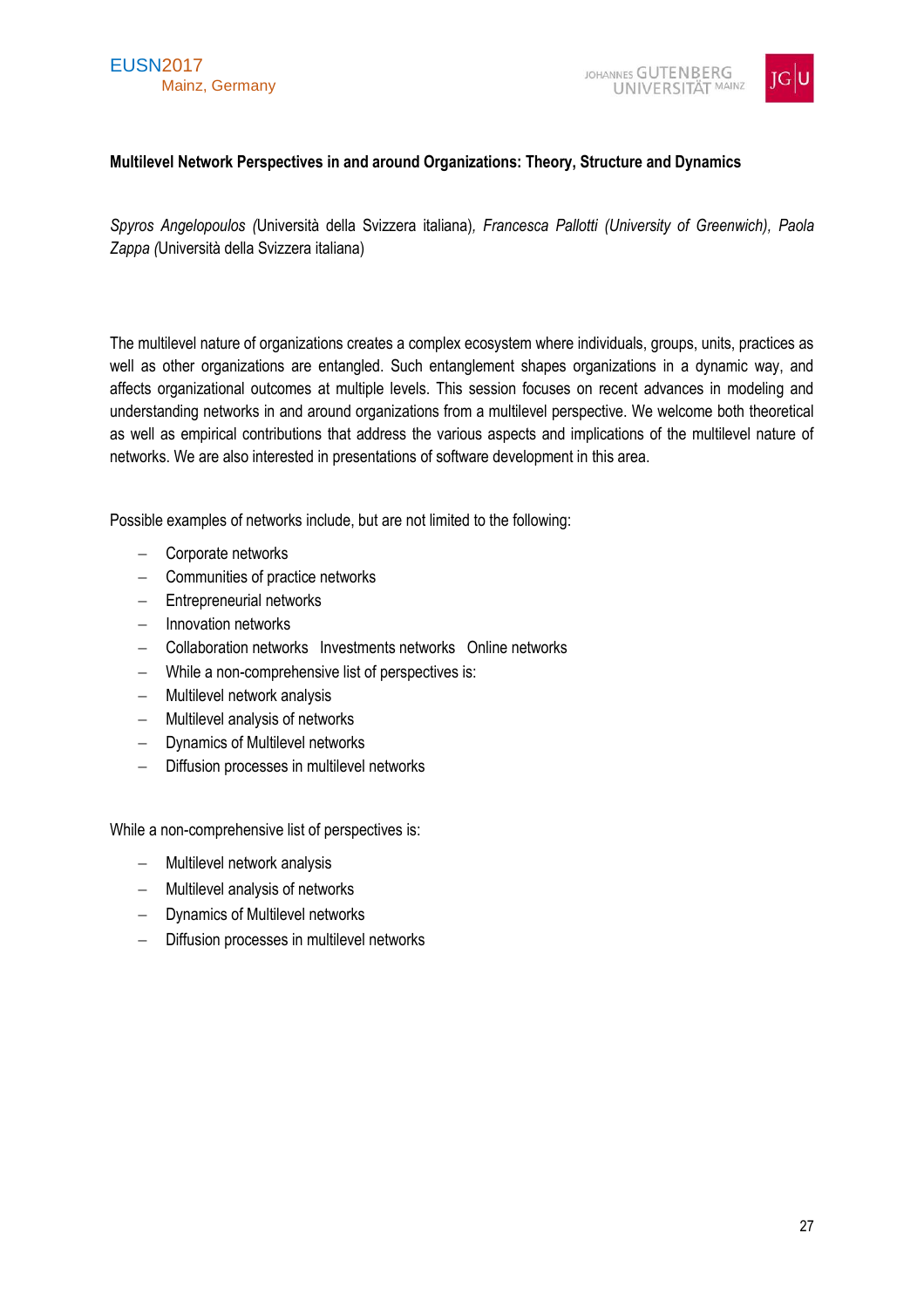



# <span id="page-27-0"></span>**Varieties of Qualitative Perspectives in Social Network Analysis**

*Stefan Bernhard (IAB), Andreas Herz (University of Hildesheim), Luisa Peters (University of Hildesheim), Inga Truschkat (University of Hildesheim)*

Qualitative approaches in Social Network Analysis (SNA) are a rapidly growing field of expertise. A variety of methodological traditions and theories inspire this research, including conversation analysis, ethnography, small story research, field theory, social world theory and interactionism. In empirical studies diverse qualitative methods are applied and different kinds of data are taken as qualitative data material including interviews, observations and visualizations. Fundamental to the qualitative approaches is a close entanglement of theory and method in the sense of a methodical holism. Their internal coherence is essential since theoretical assumptions orient methods and vice versa.

In this session we want to engage in a discussion on how different traditions and schools of thought orient qualitative research on social networks. We invite participants to present their empirical approaches and to discuss how they integrate theory, methodology and method in their research.

Contributions may tackle questions such as the following:

- How do qualitative methodical procedures relate to methodological and theoretical positions and how can they be integrated for analyzing social networks?
- What do the various strands of qualitative research offer for the analysis of social networks?
- What are the comparative (dis-)advantages of different qualitative perspectives (such as narrative inquiry or ethnography) for analyzing social networks?
- $-$  How do we integrate qualitative research strategies with perspectives taken from (quantitative) structural analysis and how can this be done in a theoretically and methodologically consistent manner?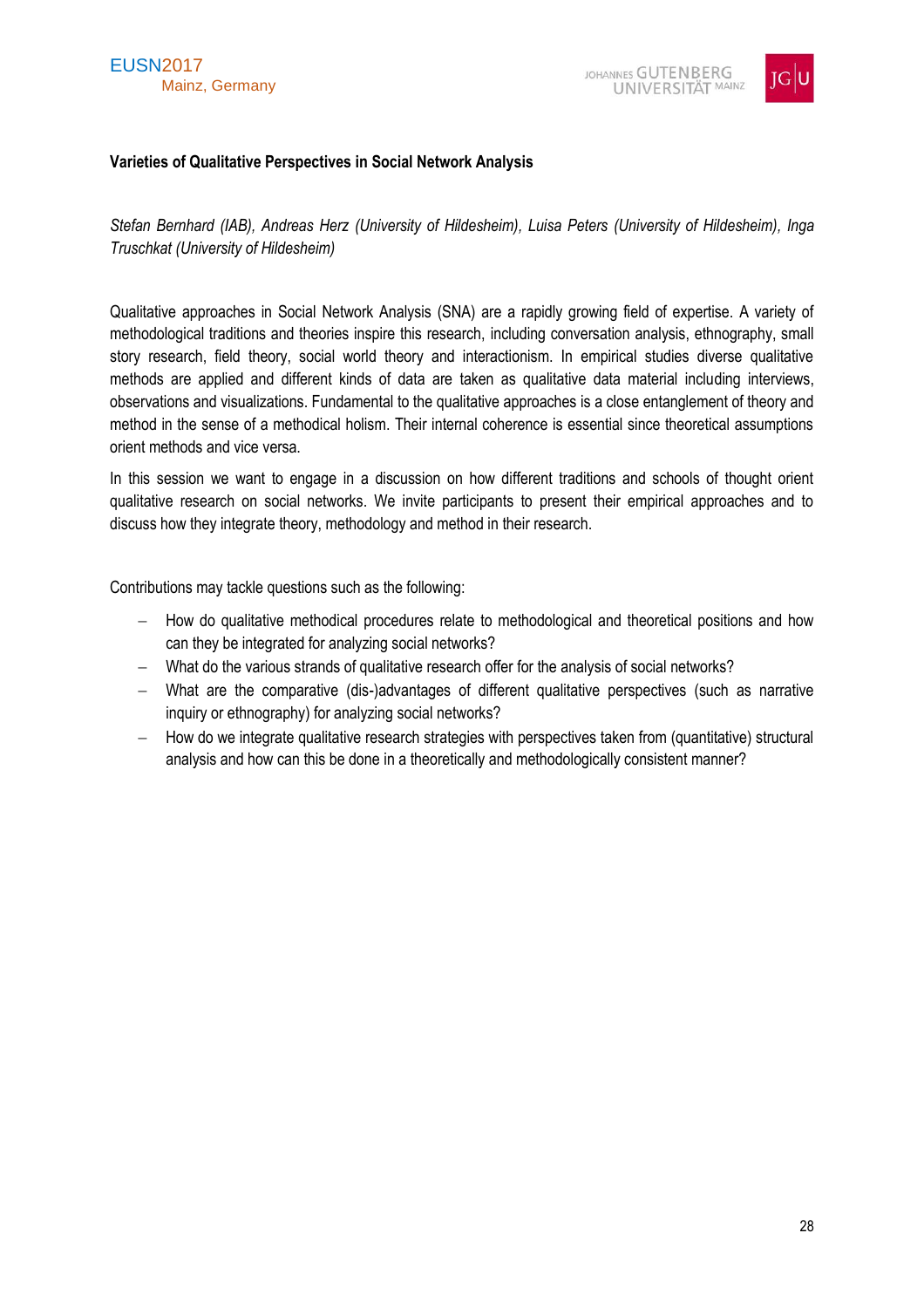



#### <span id="page-28-0"></span>**The relevance of space, distance and mobility for egocentric networks**

#### *Sören Petermann (Ruhr-University Bochum)*

Spatial locations of social actors are meaningful in shaping social networks. The geography of actors, spatial distances between them, as well as mobility of actors are opportunities or constraints for egocentric networks. Even thought, analysing spatial aspects is not new to social network research, some contemporary debates and thoughts in the social sciences might enhance the reper toire of spatial analysis of social networks. For example, distance might be an irrelevant constraint in network formation due to the rise of modern transport and communication technologies. The mobility of actors extends the feasible set of contacts and partners but restricts the opportunities for more in-depth network ties. Another examples are increasing personal and economical interrelations due to Europeanization and globalization. Furthermore, there is a turn from place-related to spacerelated approaches in spatially oriented social sciences in recent years. Steering towards relational concepts of space can and should be fruitful for social network research.

The session aims to discuss theory-driven empirical research on spatial connections in research related to personal or egocentric networks. Presentations should address places as foci for network formation, spatial distance as instances of inclusion and exclusion in social networks, relevance of mobility for social networks, consequences of modern transport and information technologies in shaping and maintaining social networks, border-cutting and transnational ties, and worldwide connections of people or organizations.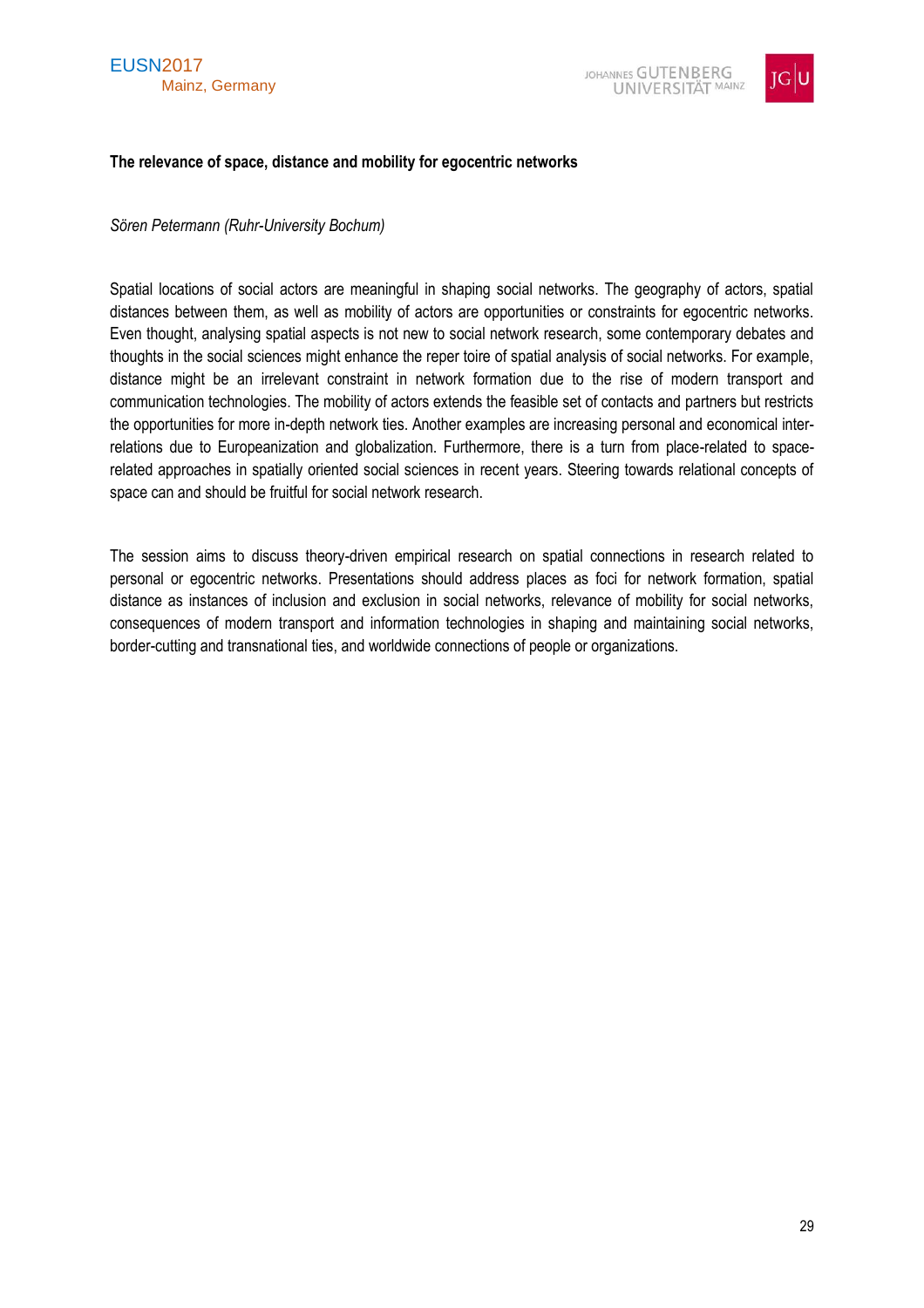# EUSN2017 Mainz, Germany



# <span id="page-29-0"></span>**Modeling Network Dynamics**

*Tom A.B. Snijders (University of Groningen; University of Oxford), Christoph Stadtfeld (ETH Zürich), James Hollway (Graduate Institute of International and Development Studies, Geneva)*

Important insights into social networks can be obtained with the help of longitudinal observation designs. Such designs can be of a varied nature. Panel data is the structure used traditionally for self-reported networks; regular time series and time-stamped data can be obtained from official or automatic records; but this does not exhaust the types of longitudinal network designs. Corresponding to these differences in data collection, a variety of longitudinal methods of analysis have been developed, such as continuous-time actor-oriented and tie-oriented models for panel and time series data, network autoregressive models for time series at regular intervals, and network event models for data with a fine-grained time resolution. Some of these methods are based on actororiented models, others on tie-oriented models.

This session will be open to methodological as well as applied presentations about models for network dynamics. Papers can have a mathematical, statistical, theoretical, or empirical subject-matter focus, as long as they are relevant for empirical social science.

**Keywords:** network dynamics, longitudinal networks, actor-oriented models, network event models, Dynam, LERGM, TERGM, Siena, relevent, goldfish.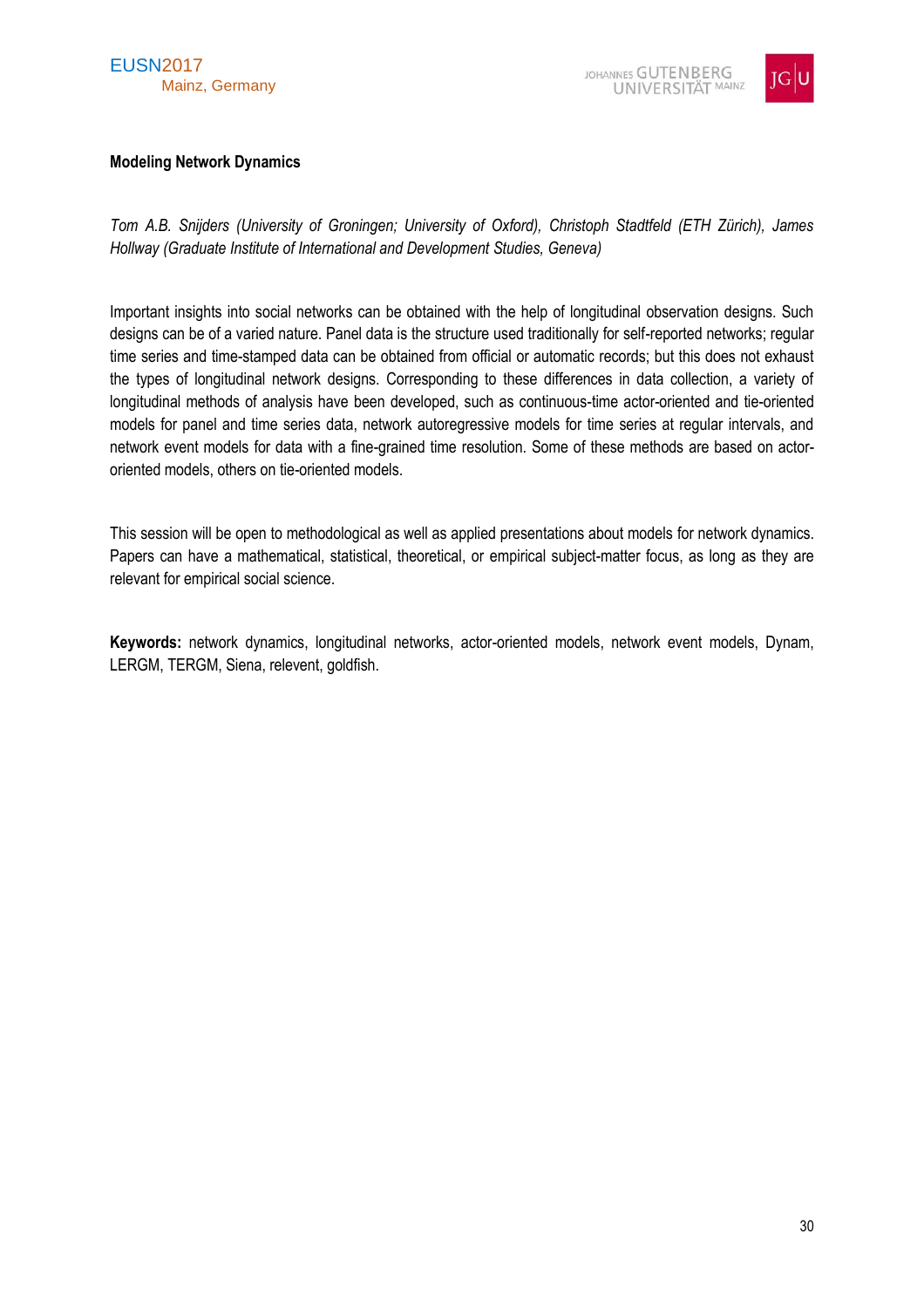

# <span id="page-30-0"></span>**Social Influence**

*Tom A.B. Snijders (University of Groningen; University of Oxford), Christian E.G. Steglich (University of Groningen)*

A central topic in social network analysis is the issue of social influence. The empirical study of influence using longitudinal network-and-behavior designs has become more and more important with the availability of methods, software, and data; this has also led to deeper and more extensive research questions. A large portion of network research in this area has been about peer influence, often applied to adolescents' friendship networks, where a basic question is to distinguish between peer influence and peer selection. There are a lot of other topics concerned with influence; for example, influence between organizations, where influence based on equivalence (ties to similar others) has been proposed in some cases to be theoretically better justifiable than influence based on cohesion (direct ties). The question about who in a network influences whom is still a very open question. But questions of influence are not restricted to network-and-behavior studies. Network-network influence, where one network defines what is the relevant basis for influence being exerted, and the other network indicates what is being influenced, is also an important structure, such as for co-evolution studies of friendship, dislike, and bullying; and for activities (that are being influenced) represented in a two-mode network.

This session will be open to methodological, theoretical, and empirical studies of influence in social networks. Papers can be mathematical, statistical, theoretical, and/or empirical in their focus, as long as they are relevant for empirical social science.

**Keywords:** social influence, contagion, diffusion, selection and influence, co-evolution, socialization, multiplex networks, two-mode networks, Siena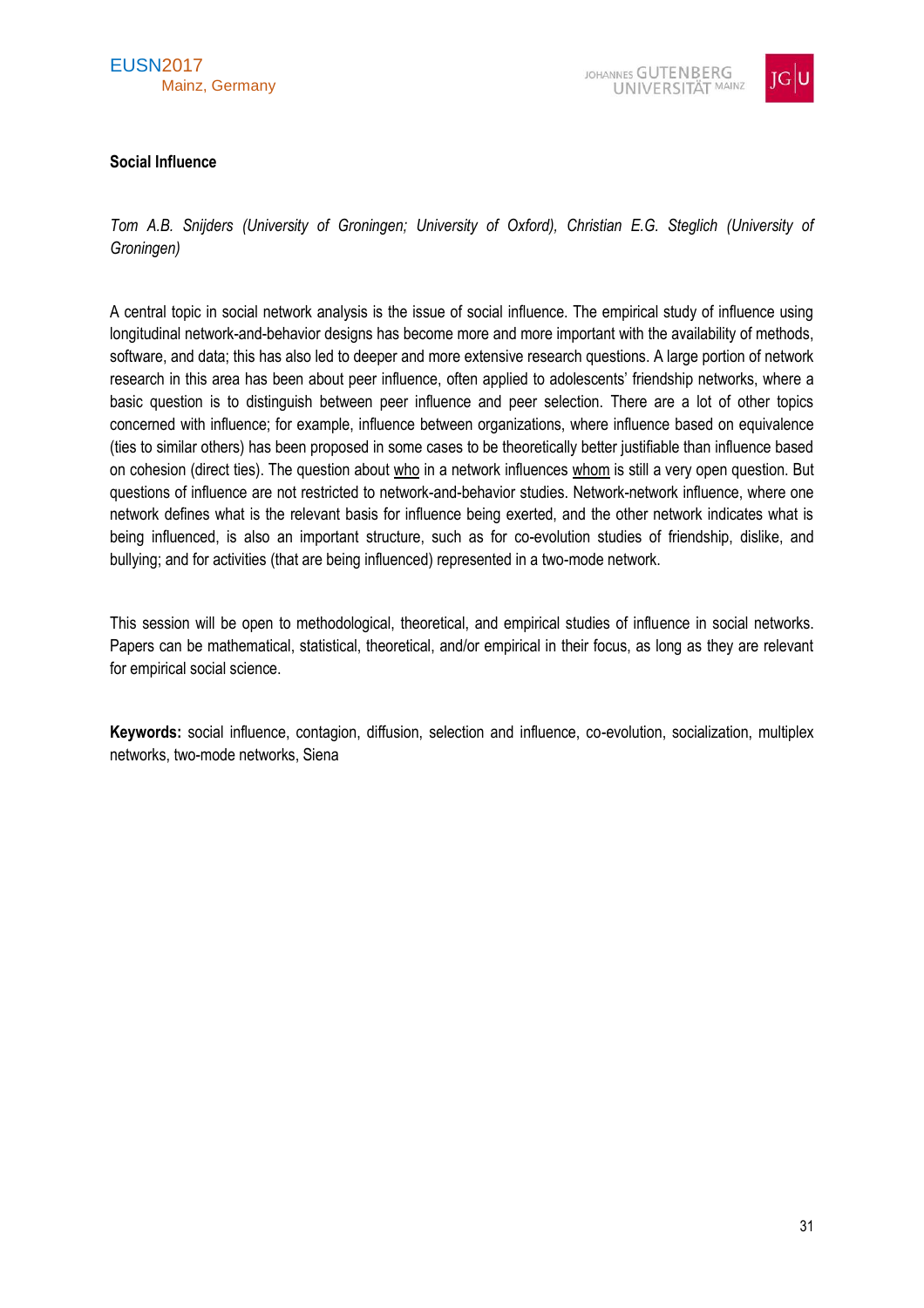

# <span id="page-31-0"></span>**Network Science & Law**

*Wolfgang Alschner (University of Ottawa, Canada), Urška Šadl (European University Institute, Florence, Italy), Fabien Tarissan (CNRS, University Paris-Saclay, France)*

Scholars from a variety of disciplines increasingly use network analysis to study law and courts. Still, the diversity of the methods applied is overwhelming and the value of the approach compared to traditional legal research remains difficult to assess. In this session we aim at exploring the promises and perils of a network analysis of law, combining insights from legal scholarship and perspectives from computational social sciences.

In particular, we are interested in studies analyzing the networks of those **who participate in the making of the law**, that is the (social) networks of counsels, judges or law-making states or institutions. Possible questions includes:

- Lawyers, judges and lawmakers are often perceived as societal elites. Is that reflected in the networks they form? How susceptible are these networks to change?
- Are institutional barriers or biases entrenched in legal networks?
- $-$  How do ideas and expertise diffuse through legal networks?

We are also interested in studies exploring the web of law, that is networks composed of norms, articles, bills and treaties linked through explicit or implicit references. In that perspective, possible topics can be:

- What are explicit (e.g. cross-references) and implicit (e.g. semantic) ties between legal documents and how can they be measured? What do they tell us about the law or lawmaker?
- $-$  How the language of courts, through implicit citations, can reveal its perception of legal concepts?
- How do courts differ in their use of citations? What explains these differences?
- What makes a case important in law? How can we use citation networks to identify such cases or search for relevant precedent?
- Can citation networks reveal how law develops, changes and adapts to its context?

The session welcomes both theoretical work and empirical studies of network theories and social network analysis to any question related to the legal domain such as the ones suggested above.